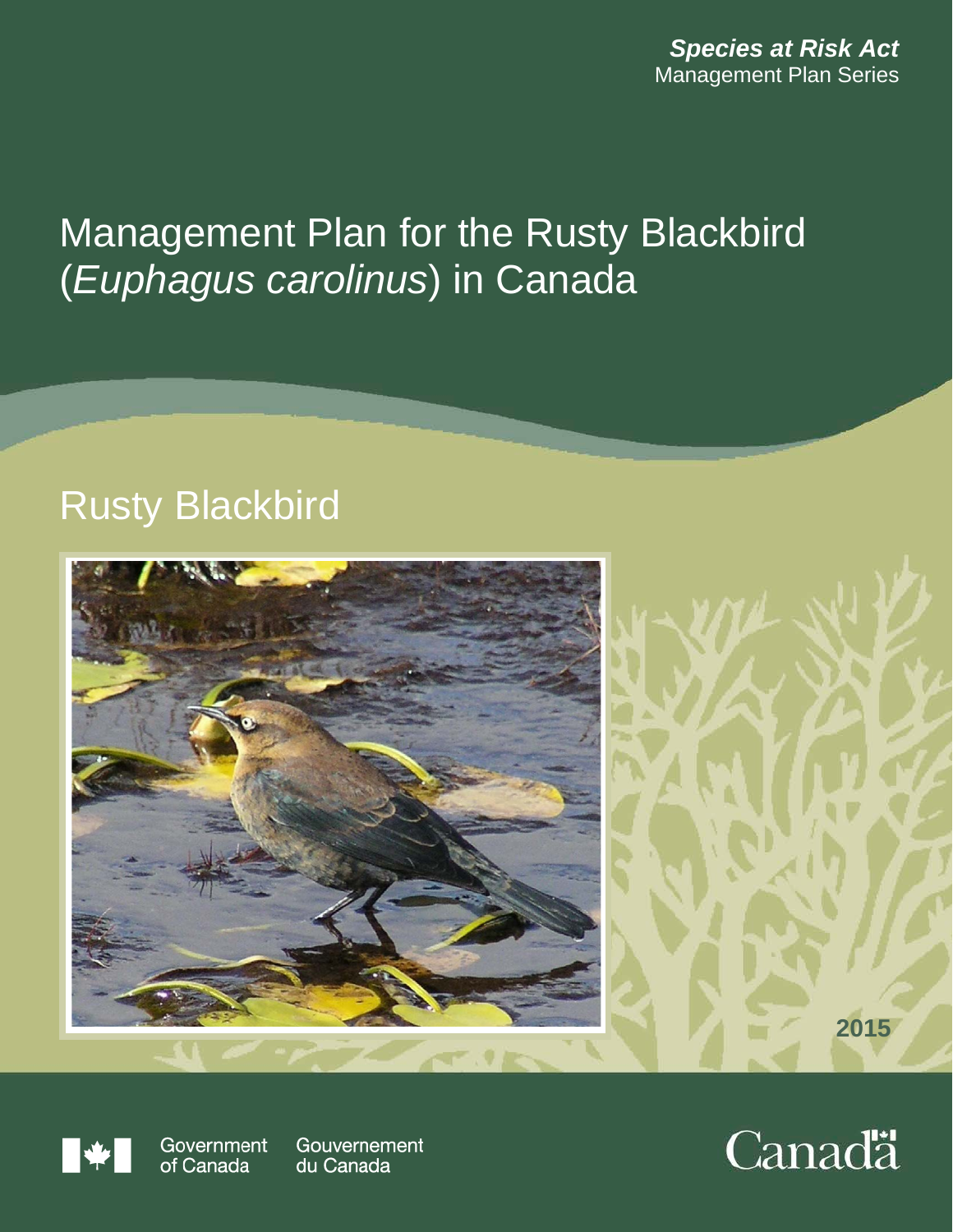#### **Recommended citation:**

Environment Canada. 2015. Management Plan for the Rusty Blackbird (*Euphagus carolinus*) in Canada. *Species at Risk Act* Management Plan Series. Environment Canada, Ottawa. iv + 26 pp.

For copies of the management plan, or for additional information on species at risk, including the Committee on the Status of Endangered Wildlife in Canada (COSEWIC) Status Reports, residence descriptions, action plans, and other related recovery documents, please visit the [Species at Risk \(SAR\) Public Registry](http://www.registrelep-sararegistry.gc.ca/)<sup>[1](#page-1-0)</sup>.

**Cover illustration:** © Peter Thomas; used with permission.

Également disponible en français sous le titre « Plan de gestion du Quiscale rouilleux (*Euphagus carolinus*) au Canada »

© Her Majesty the Queen in Right of Canada, represented by the Minister of the Environment, 2015. All rights reserved. ISBN 978-0-660-02747-0 Catalogue no. En3-5/51-2015E-PDF

*Content (excluding the illustrations) may be used without permission, with appropriate credit to the source.* 

<span id="page-1-0"></span> <sup>1</sup> [http://www.registrelep-sararegistry.gc.ca](http://www.registrelep-sararegistry.gc.ca/)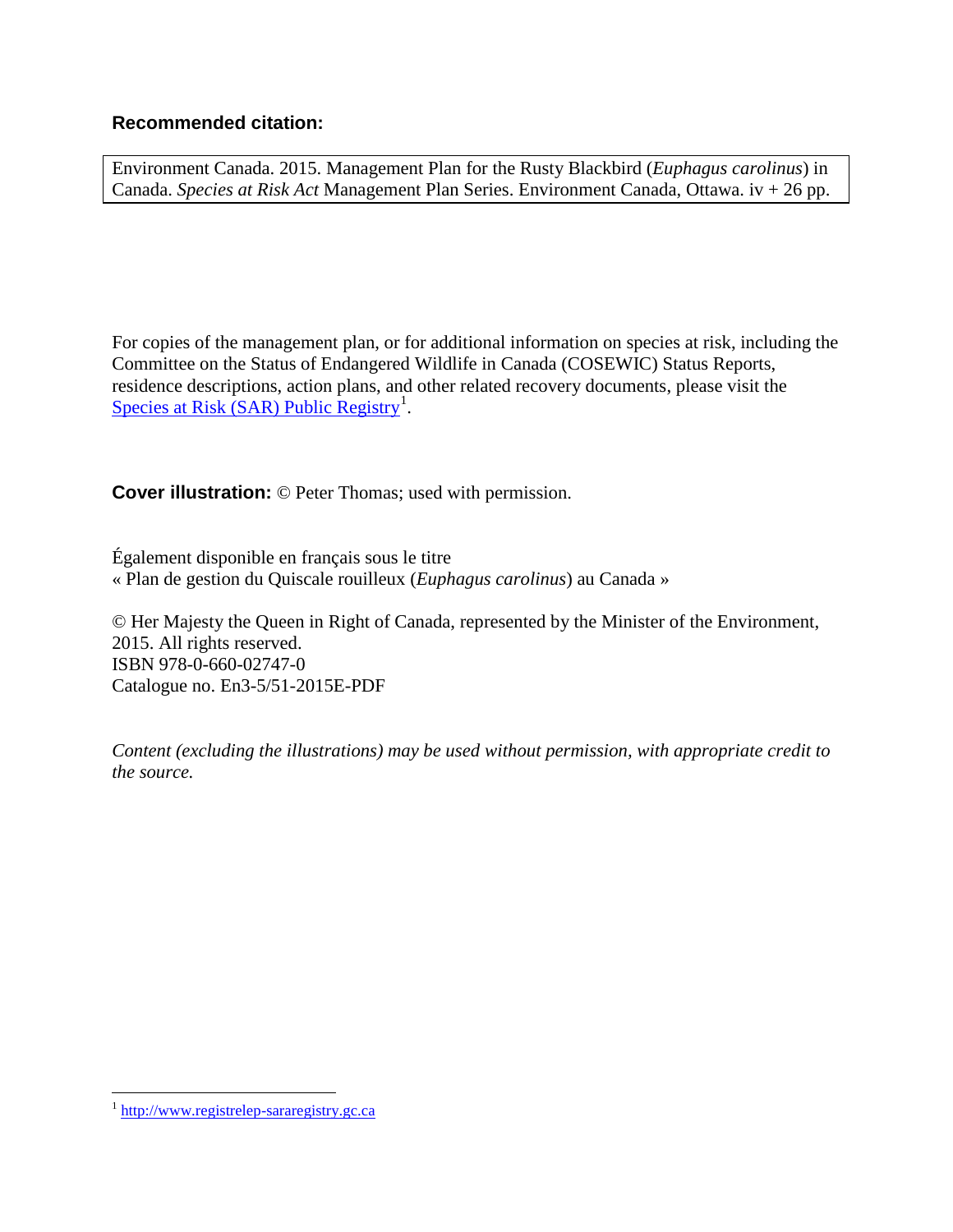# <span id="page-2-1"></span>**PREFACE**

The federal, provincial, and territorial government signatories under the [Accord for the](http://registrelep-sararegistry.gc.ca/default.asp?lang=En&n=6B319869-1%20)  [Protection of Species at Risk](http://registrelep-sararegistry.gc.ca/default.asp?lang=En&n=6B319869-1%20)  $(1996)^2$  $(1996)^2$  agreed to establish complementary legislation and programs that provide for effective protection of species at risk throughout Canada. Under the *Species at Risk Act* (S.C. 2002, c.29) (SARA), the federal competent ministers are responsible for the preparation of management plans for listed species of Special Concern and are required to report on progress five years after the publication of the final document on the SAR Public Registry.

The Minister of the Environment and Minister responsible for the Parks Canada Agency is the competent minister under SARA for the Rusty Blackbird and has prepared this management plan as per section 65 of SARA. To the extent possible, it has been prepared in cooperation with the governments of Yukon, Northwest Territories, Nunavut, British Columbia, Alberta, Ontario, New Brunswick, Prince Edward Island, Nova Scotia, Newfoundland and Labrador, the Laberge Renewable Resources Council, the Wek'èezhìı Renewable Resources Board, the Nunatsiavut Government, the Wildlife Management Advisory Council, the Gwich'in Renewable Resources Board, the Carcross/Tagish First Nation, Essipit First Nation, and Kluane First Nation.

Success in the conservation of this species depends on the commitment and cooperation of many different constituencies that will be involved in implementing the directions set out in this plan and will not be achieved by Environment Canada, the Parks Canada Agency, or any other jurisdiction alone. All Canadians are invited to join in supporting and implementing this plan for the benefit of the Rusty Blackbird and Canadian society as a whole.

<span id="page-2-2"></span>Implementation of this plan is subject to appropriations, priorities, and budgetary constraints of the participating jurisdictions and organizations.

<span id="page-2-0"></span> <sup>2</sup> <http://registrelep-sararegistry.gc.ca/default.asp?lang=En&n=6B319869-1%20>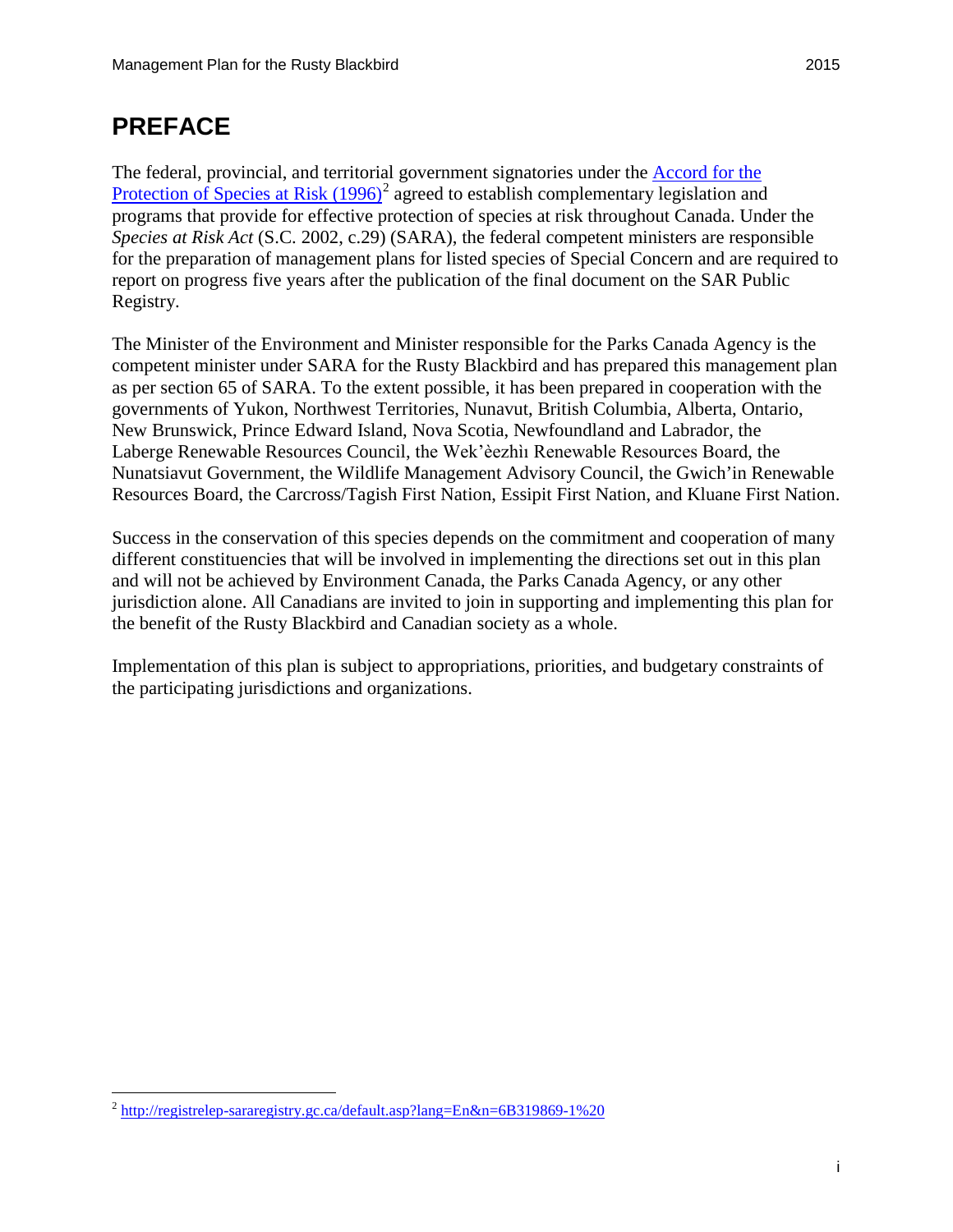# **ACKNOWLEDGMENTS**

<span id="page-3-0"></span>This management plan was prepared by Krista Baker and Peter Thomas of Environment Canada's Canadian Wildlife Service – Atlantic Region. Environment Canada's Landbird Technical Committee and Species at Risk Recovery Units and representatives from the Parks Canada Agency, provinces, territories and wildlife management boards were instrumental in the development of this management plan; in particular, Pam Sinclair (EC-CWS – Pacific Yukon Region), Vincent Carignan (EC-CWS – Quebec Region), Stephane Legare (EC-CWS – Quebec Region), Craig Machtans (EC-CWS – Pacific Yukon Region), Becky Whittam (EC-CWS – Atlantic Region), Kevin Hannah (EC-CWS – Ontario Region), Madeline Austen (EC-CWS – Ontario Region), Rachel deCatanzaro (EC-CWS – Ontario Region), Barbara Slezak (former EC-CWS – Ontario Region), Lisa Pirie (EC-CWS – Prairie Northern Region), Marie-Christine Belair (EC-CWS – Prairie Northern Region), Donna Bigelow (EC-CWS – Prairie Northern Region), Ken De Smet (EC-CWS – Prairie Northern Region), Megan Harrison (EC-CWS – Pacific Yukon Region), Saleem Dar (EC-CWS – Pacific Yukon Region), Jean-Pierre Savard (EC – Science and Technology Branch), Junior Tremblay (EC – Science and Technology Branch), Michael Avery (USDA-APHIS), Emily Herdman (NL Wildlife Division), Kate MacQuarrie (PEI Government), Mark Elderkin (NS Government), Maureen Toner (NB Fish and Wildlife Branch), Bill Crins (ON-Parks and Protected Areas), Nicolas Lecomte (Nunavut Government), Tom Sheldon (Nunatsiavut Government), Jim Goudie (Nunatsiavut Government), John McCullum (Wekʹèezhìi Renewable Resources Board), James Malone (Wildlife Management Advisory Council), Eugene Pascal (Gwich'in Renewable Resources Board), Kate Ballegooyen (Kluane First Nation), Jessie Moreau (Essipit First Nation), and Natasha Ayoub (Carcross/Tagish First Nation). Members of the International Rusty Blackbird Working Group also provided helpful comments and suggestions during the preparation of this management plan.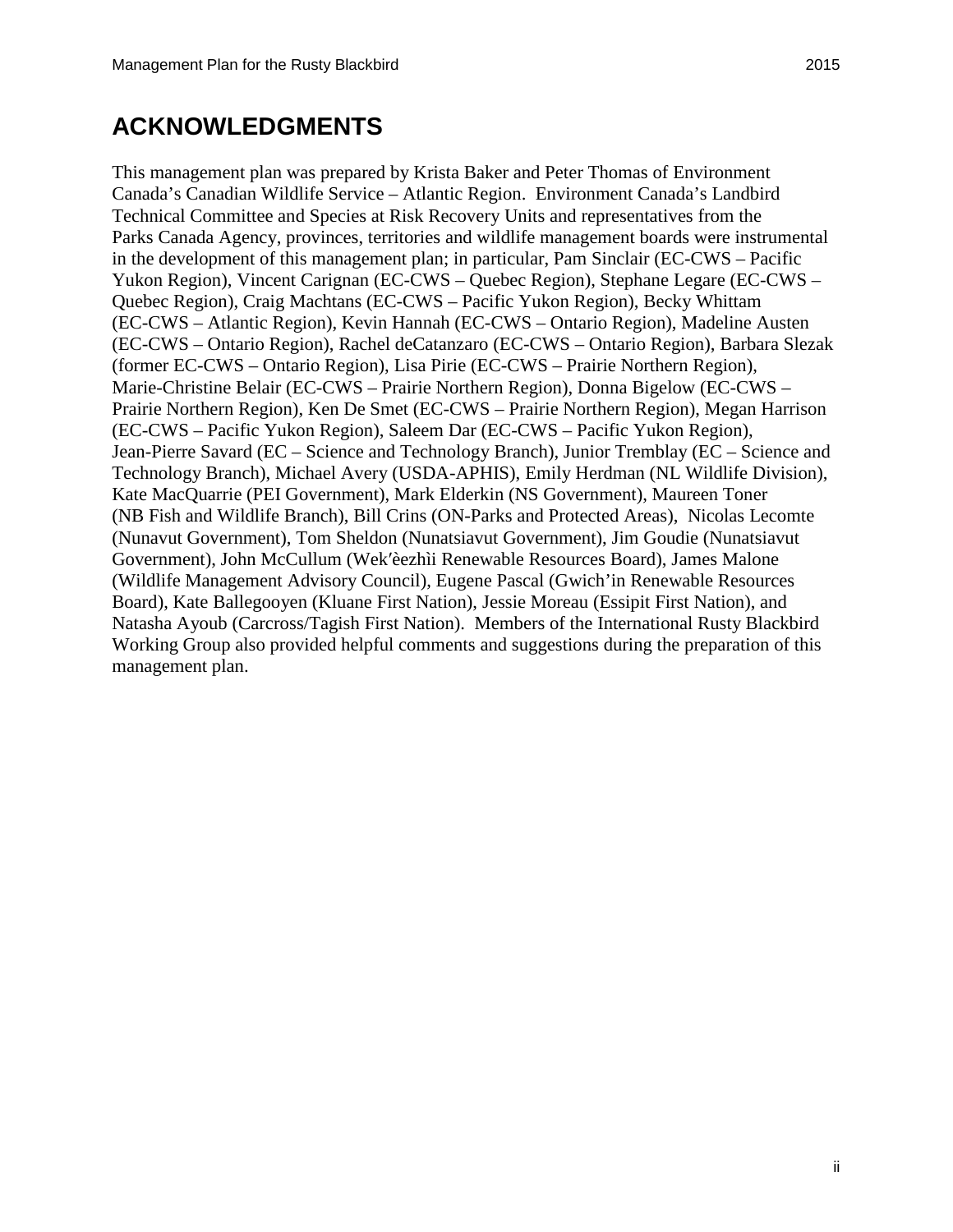## **EXECUTIVE SUMMARY**

The Rusty Blackbird is a medium-sized passerine that occurs exclusively in North America and breeds in boreal wetland habitats in every Canadian province and territory. During the winter, Rusty Blackbirds can be found in forested wetlands throughout much of the eastern United States with particular concentrations in the Mississippi Alluvial Valley and southeastern Coastal Plain.

Rusty Blackbirds have exhibited a significant population decline in the past century. Data from the Christmas Bird Count suggest that between 1966 and 2003, the population declined by approximately 85%, but a review of historical accounts indicates the population was declining even prior to this time period. Range contractions along the southern edge of its breeding range have also been documented. The species is listed as Special Concern on Schedule 1 of the federal *Species at Risk Act* (SARA).

The conversion of wetlands in the winter range and the migratory range (south of the boreal region), and blackbird control programs, are often cited as the most significant threats contributing to past Rusty Blackbird population declines, but research is highlighting other threats for the present and future population. These include conversion of boreal wooded wetlands in the breeding and migratory range, forest clearing, anthropogenic changes to surface hydrology, pollution in the form of mercury contamination, wetland acidification, and agricultural pesticides, climate change and drying of wetlands, and the altered predator and competitor species compositions, as well as disease and parasites.

The management objective for Rusty Blackbird is two-fold. First to stop the decline, and then maintain the population at its 2014 level, and second to increase the population, resulting in a 10-year sustained increase in the population of Rusty Blackbird in Canada. Four broad strategies have been identified to achieve the objective:

- 1) Address key knowledge gaps regarding Rusty Blackbird population sizes, trends, distributions, reproductive success, and habitat requirements throughout Canada.
- 2) Identify and better understand threats to Rusty Blackbird throughout its breeding, wintering, and migration ranges.
- 3) Stewardship and threat mitigation for Rusty Blackbird.
- 4) Encourage and carry out collaborations pertaining to management and conservation-related activities throughout Rusty Blackbird's range.

This management plan also proposes specific conservation measures, guided by these broad strategies, to achieve the management objective.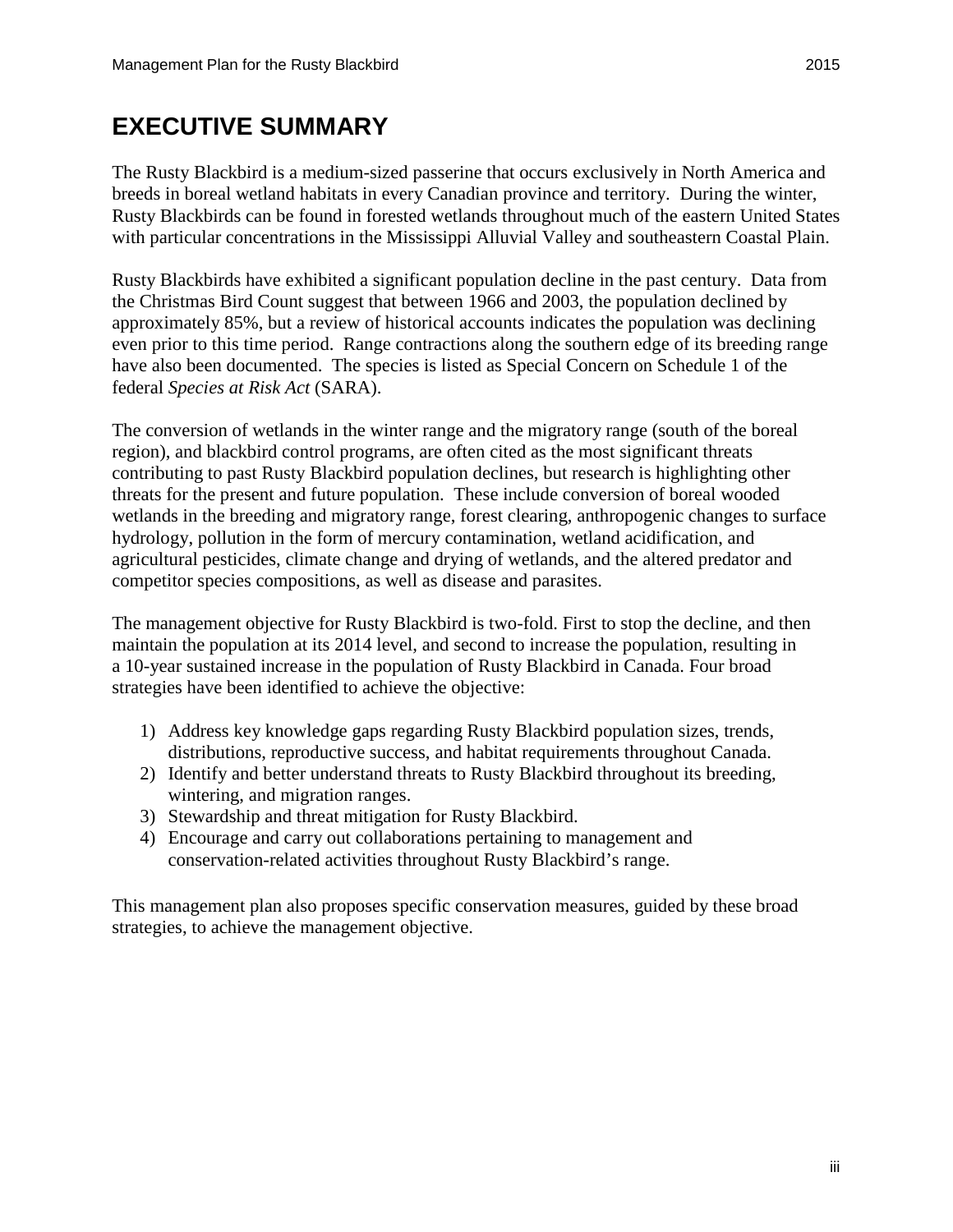# **TABLE OF CONTENTS**

| <b>PREFACE</b>                                           |    |
|----------------------------------------------------------|----|
|                                                          |    |
|                                                          |    |
|                                                          |    |
| 2.                                                       |    |
| 3.                                                       |    |
| 3.1.                                                     |    |
| 3.2.                                                     |    |
|                                                          |    |
| 4. THREATS                                               |    |
| 4.1                                                      |    |
| 4.2.                                                     |    |
| 5.                                                       | 13 |
| 6.                                                       | 13 |
| 6.1.                                                     |    |
| 6.2.                                                     | 15 |
|                                                          | 15 |
|                                                          | 18 |
| <b>REFERENCES</b><br>8.                                  | 19 |
| APPENDIX A: EFFECTS ON THE ENVIRONMENT AND OTHER SPECIES | 26 |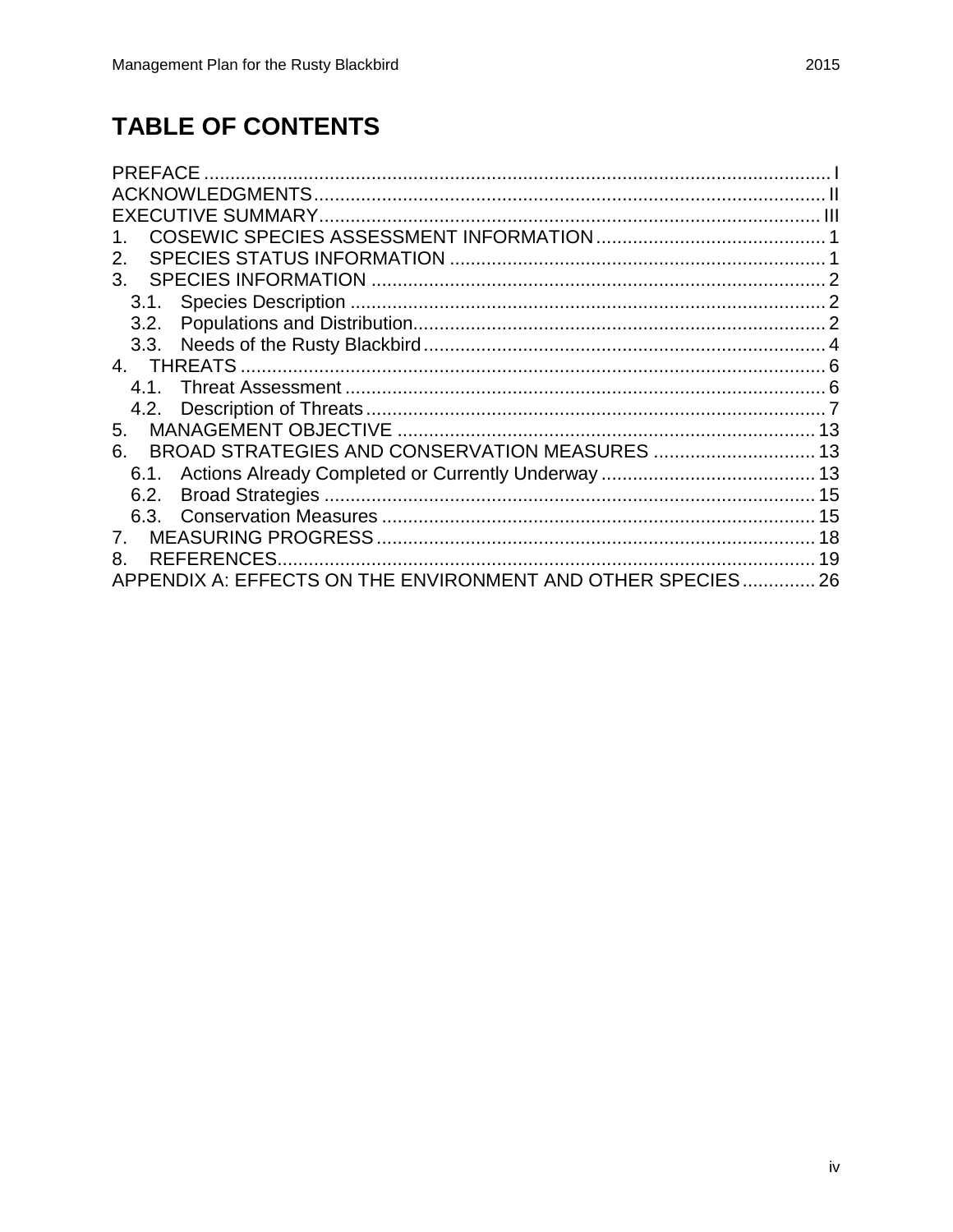# <span id="page-6-0"></span>**1. COSEWIC[3](#page-6-2) SPECIES ASSESSMENT INFORMATION**

**Date of Assessment:** April 2006

**Common Name (population):** Rusty Blackbird

**Scientific Name:** *Euphagus carolinus*

**COSEWIC Status:** Special Concern

**Reason for Designation:** More than 70% of the breeding range of the species is in Canada's boreal forest. The species has experienced a severe decline that appears to be ongoing, albeit at a slower rate. There is no evidence to suggest that this trend will be reversed. Known threats occur primarily on the winter range, and include habitat conversion and blackbird control programs in the United States.

**Canadian Occurrence:** Prince Edward Island, Nova Scotia, New Brunswick, Newfoundland and Labrador, Québec, Ontario, Manitoba, Saskatchewan, Alberta, British Columbia, Yukon, Northwest Territories and Nunavut

**COSEWIC Status History:** Designated Special Concern in April 2006.

### <span id="page-6-1"></span>**2. SPECIES STATUS INFORMATION**

Approximately 86% of the global population of Rusty Blackbird (*Euphagus carolinus*) breeds in Canada [\(Partners in Flight Science Committee 2013\)](#page-28-0). The species was listed on Schedule 1 of the *Species at Risk Act* (SARA) as Special Concern in March 2009. Newfoundland and Labrador lists Rusty Blackbird as Vulnerable under the *Newfoundland and Labrador Endangered Species Act*. In New Brunswick, it is listed as a Species of Special Concern under New Brunswick's *Species at Risk Act*. In Nova Scotia, it is listed as Endangered under Nova Scotia's *Endangered Species Act*. In Quebec, it is listed as "Susceptible to be listed as Vulnerable or Threatened" (*Act Respecting Vulnerable or Threatened Species*). The species is currently not listed by any other provinces and territories. Although Rusty Blackbird is technically a migratory bird, it is not protected under Canada's *Migratory Bird Convention Act*.

Rusty Blackbird is assessed as Vulnerable on the International Union for Conservation of Nature Red List. Table 1 shows the Nature Serve [\(2014\)](#page-28-1) conservation ranks throughout its Canadian range.

<span id="page-6-2"></span> <sup>3</sup> COSEWIC – Committee on the Status of Endangered Wildlife in Canada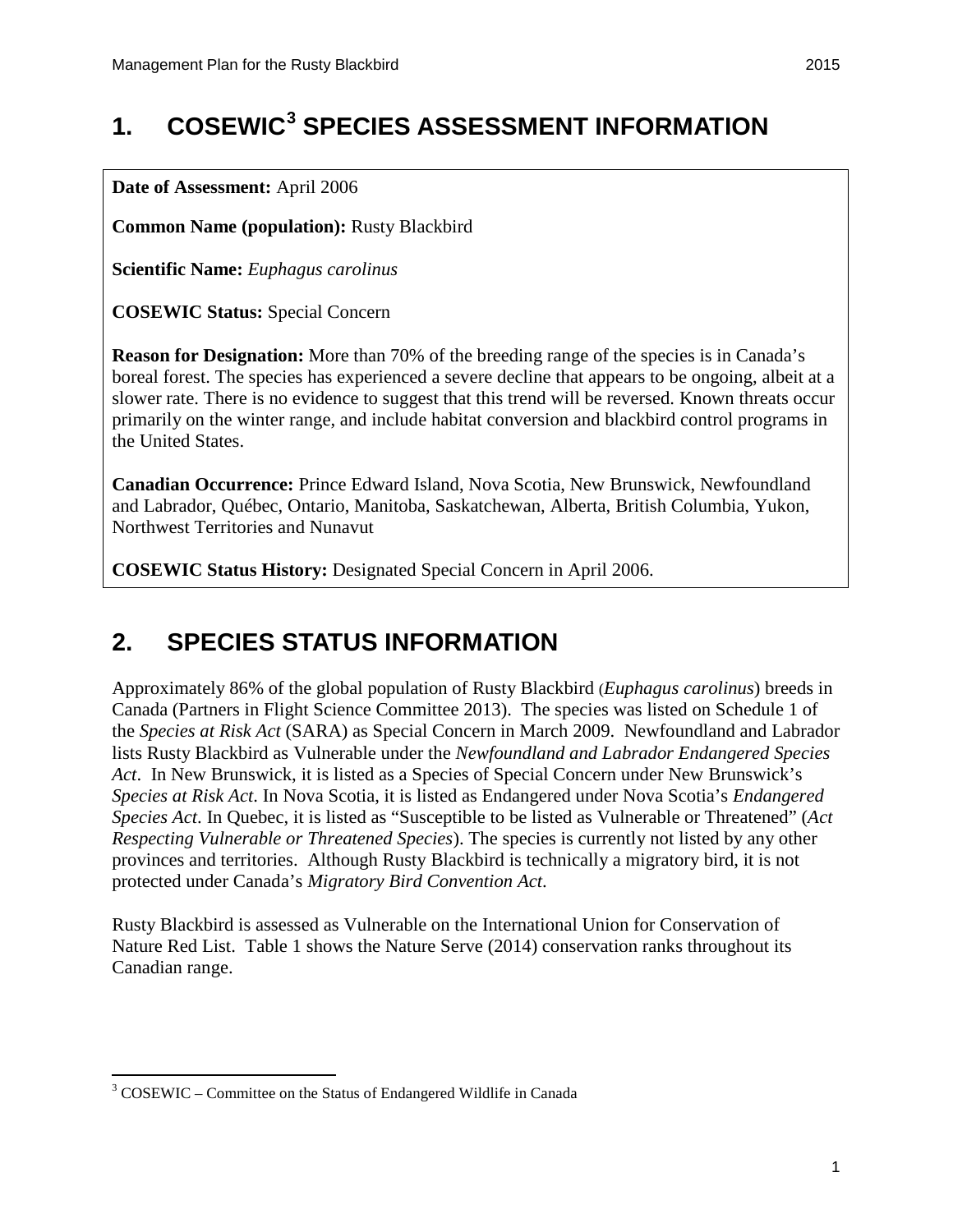|              | <b>Global Rank (G)</b> | <b>National Rank (N)</b> | <b>Sub-national Rank (S)</b>           |
|--------------|------------------------|--------------------------|----------------------------------------|
| Nature Serve | G4 (apparently         | Canada:                  | Canada:                                |
| Ranks        | secure)                | N4B (apparently          | S <sub>2</sub> B: Prince Edward Island |
|              |                        | secure, breeding)        | S2S3B: Nova Scotia                     |
|              |                        |                          | S3B: Yukon Territory, Northwest        |
|              |                        | <b>United States:</b>    | Territories, New Brunswick,            |
|              |                        | N5B, N5N                 | Newfoundland Island                    |
|              |                        |                          | S3S4: Quebec                           |
|              |                        |                          | S3S4B: British Columbia, Manitoba,     |
|              |                        |                          | Labrador                               |
|              |                        |                          | S4: Alberta                            |
|              |                        |                          | S4B: Saskatchewan, Ontario             |
|              |                        |                          | <b>SNRB:Nunavut</b>                    |

**Table 1. Nature Serve conservation status ranks for Rusty Blackbird [\(NatureServe 2014\)](#page-28-1).**

\*1: Critically Imperiled; 2: Imperiled; 3: Vulnerable; 4: Apparently Secure; 5: Secure; SNR: Unranked; B: Breeding; N: Non-breeding

# <span id="page-7-0"></span>**3. SPECIES INFORMATION**

### <span id="page-7-1"></span>**3.1. Species Description**

Rusty Blackbird is a medium-sized passerine belonging to the family Icteridae. Both sexes have long, pointed wings, pale yellow eyes, black feet, and slightly curved black bills that are shorter than the head [\(COSEWIC 2006,](#page-24-0) [Avery 2013\)](#page-24-1). The adult male breeding plumage is black, however, a greenish gloss on the body and slight violet gloss on the head and neck can be observed at close range [\(COSEWIC 2006,](#page-24-0) [Avery 2013\)](#page-24-1). Male non-breeding plumage is rusty brown on the crown, nape, back, and tertial edges<sup>[4](#page-7-3)</sup>. The cheek, chin, throat, breast, and sides have lighter brown edgings [\(COSEWIC 2006,](#page-24-0) [Avery 2013\)](#page-24-1). During the breeding season, the female is slate gray with a bluish-green gloss [\(Avery 2013\)](#page-24-1). In the fall, the female has a light tan-coloured line above the eye and is generally rust coloured with a dark grey back, tail, and wings [\(COSEWIC 2006,](#page-24-0) [Avery 2013\)](#page-24-1).

### <span id="page-7-2"></span>**3.2. Populations and Distribution**

Rusty Blackbird is found in every province and territory in Canada, and breeds throughout the boreal forest region [\(COSEWIC 2006\)](#page-24-0), and southward to the beginning of the deciduous forest and/or grasslands [\(Avery 2013\)](#page-24-1) (Figure 1). Rusty Blackbird is most abundant in northern portions of the boreal forest; 91% of the entire population is thought to breed in the Taiga Shield and Hudson Plains (75%) and Northwestern Interior Forest (16%) Bird Conservation Regions [\(Partners in Flight Science Committee 2013,](#page-28-0) [BAM 2014\)](#page-24-2).

Wintering Rusty Blackbirds are found throughout much of the eastern United States and sporadically in the southern portions of many Canadian provinces [\(COSEWIC 2006,](#page-24-0)

<span id="page-7-3"></span> <sup>4</sup> Tertial edges refer to edges of the inner most wing feathers closest to the bird's body.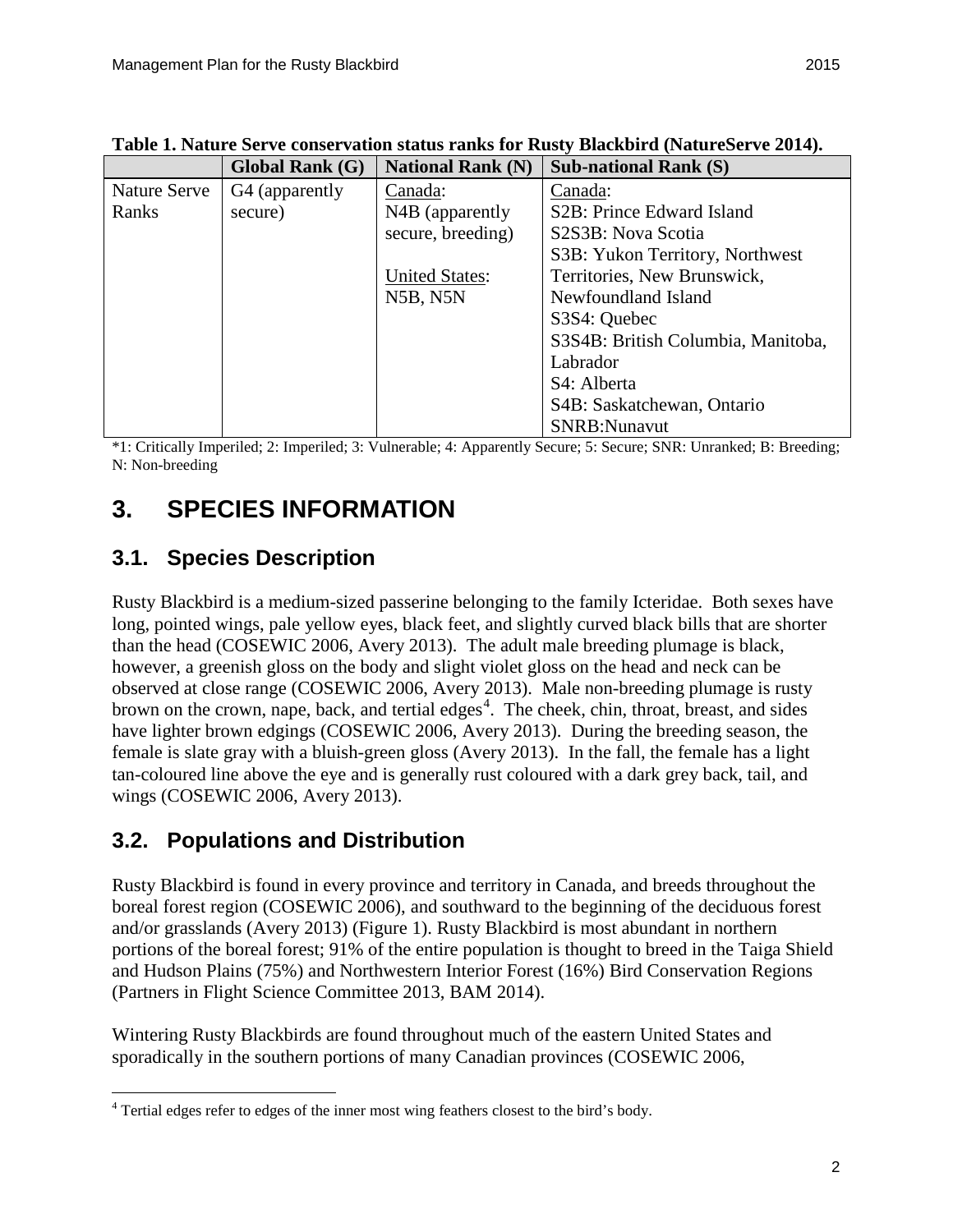[Avery](#page-24-1) 2013) (Figure 1). Core wintering areas are thought to occur within the southeastern United States, particularly the Mississippi Alluvial Valley (west of Appalacians) and southeastern Coastal Plain (east of Appalachians) [\(Hamel and Ozdenerol 2008,](#page-26-0) [Greenberg et al.](#page-26-1)  [2011,](#page-26-1) [Avery 2013\)](#page-24-1). Within the eastern United States, counts of wintering birds tend to exhibit large year to year fluctuations [\(Hamel et al. 2009\)](#page-26-2). Evidence suggests that Rusty Blackbirds may segregate by age and sex during the winter. Females and young birds may winter farther south than older males [\(DeLeon 2012\)](#page-25-0), and foraging sites of males and older birds may have higher food availability and quality compared to foraging sites of females and young birds [\(Mettke-Hofmann](#page-28-2) et al. 2008, [DeLeon 2012\)](#page-25-0).

Stable isotope analysis and band return data suggest a migratory divide in birds wintering to the west and the east of the Appalachians; Rusty Blackbirds wintering in the Mississippi Alluvial Valley originated from a broad boreal region extending from Alaska to western Labrador, whereas birds wintering on the coastal plain originated from more eastern regions of the breeding range [\(Hamel et al. 2009,](#page-26-2) [Hobson et al. 2010\)](#page-27-0). These results imply that once the threats to the species are better understood, these groups may require different management efforts. Rusty Blackbirds form single species or mixed species flocks during migration [\(Avery 2013\)](#page-24-1). Groups of a few dozen to several hundred individuals begin to form after the breeding season (late July) [\(COSEWIC 2006,](#page-24-0) [Avery 2013\)](#page-24-1). Based on eBird data, fall migration begins in August and September, but southward movement can continue into November and December, while the spring migration begins in March and is usually over before the end of May [\(eBird 2012\)](#page-25-1). Rusty Blackbirds nesting in Alaska and equipped with geolocators exhibited a prolonged stopover period (mid October to late November) during the southward migration, with the Prairie Potholes region, from southern Saskatchewan to Iowa being a particularly important stopover region [\(Johnson et al. 2012\)](#page-27-1). In Québec, data from the Observatoire d'oiseaux de Tadoussac (1996-2010) suggest important annual variations in Rusty Blackbird abundance and reproductive success in the eastern boreal forest. There, data suggest an ongoing decline in the number of Rusty Blackbirds recorded during the fall migration [\(Savard et](#page-29-0) al. 2011).

The extent of occurrence<sup>[5](#page-8-0)</sup> in Canada is estimated to be 5.3 million  $km^2$ , but the area of occupancy<sup>[6](#page-8-1)</sup> is unknown [\(COSEWIC 2006\)](#page-24-0). There is evidence that Rusty Blackbird populations have been reduced along the southern margin of its breeding range [\(Greenberg et al. 2011,](#page-26-1) [BSC](#page-24-3)  [2012,](#page-24-3) McClure [et al. 2012\)](#page-27-2). Using North American Breeding Bird Survey (BBS) data, McClure et al. [\(2012\)](#page-27-2) found the breeding range of Rusty Blackbird had retracted 143 km northward since 1966, and they hypothesized that this was linked to climate change. It is uncertain whether this pattern is part of an overall northward shift in the breeding range or a range contraction. Greenberg et al. [\(2011\)](#page-26-1) noted that several previously occupied wetlands and lakes in western Manitoba and eastern Saskatchewan are no longer occupied and recent surveys of more than 900 small wetlands in Alberta, Saskatchewan, and Manitoba only observed 14 Rusty Blackbirds. In Algonquin Provincial Park (during Ontario's Breeding Bird Atlas), Rusty Blackbirds were

<span id="page-8-0"></span><sup>&</sup>lt;sup>5</sup> The area included in a polygon without concave angles that encompasses the geographic distribution of all known populations of a wildlife species. (Source: [http://www.cosewic.gc.ca/eng/sct2/sct2\\_6\\_e.cfm\)](http://www.cosewic.gc.ca/eng/sct2/sct2_6_e.cfm). <sup>6</sup> The area within 'extent of occurrence' that is occupied by a taxon, excluding cases of vagrancy. The measure

<span id="page-8-1"></span>reflects the fact that the extent of occurrence may contain unsuitable or unoccupied habitats. (Source:COSEWIC: [http://www.cosewic.gc.ca/eng/sct2/sct2\\_6\\_e.cfm](http://www.cosewic.gc.ca/eng/sct2/sct2_6_e.cfm) as adapted from IUCN 2010).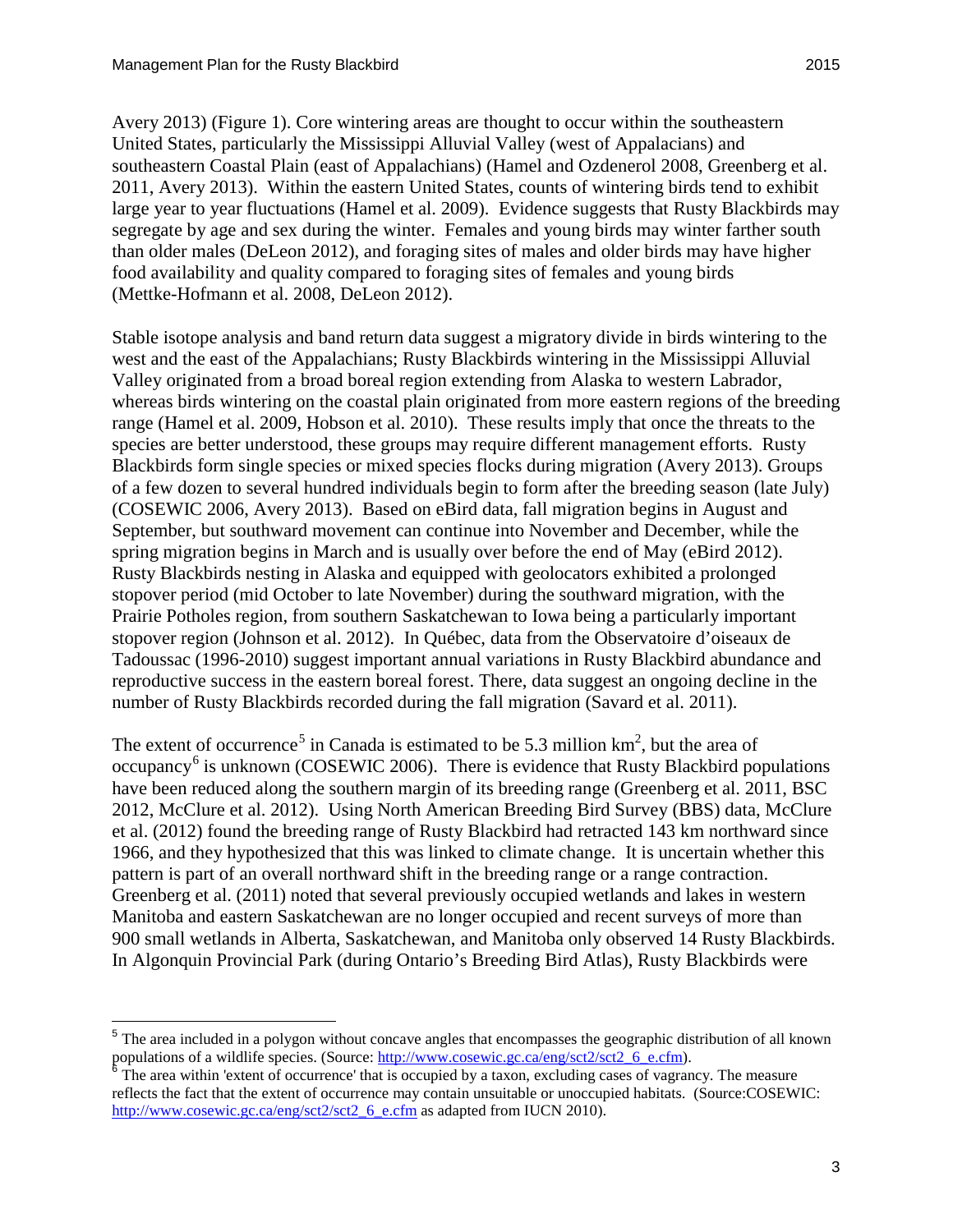found in only 25 of 115 (21.7%) 10 x 10 km survey squares from 2001 to 2005, compared to 42 (36.5%) survey squares 20 years prior [\(Cadman et al.](#page-24-4) 2007).

Based on Christmas Bird Count data<sup>[7](#page-9-1)</sup>, the Rusty Blackbird wintering population declined by approximately 85.0% between 1966 and 2003, with an annual decline rate of 5.1% [\(Niven et al.](#page-28-3) [2004,](#page-28-3) [COSEWIC 2006\)](#page-24-0). The decline in the most recent period (1994 – 2003) was approximately 2.1% per year [\(COSEWIC 2006\)](#page-24-0). Using BBS data<sup>[8](#page-9-2)</sup>, a survey-wide decline of approximately 5.7% per year between 1966 and 2009 was estimated (Sauer [et al. 2011\)](#page-29-1). More recent analysis of BBS data indicates a long-term annual decline of 6.3% between 1970 and 2012 in Canada [\(Environment Canada 2014\)](#page-25-2). Both short-term and long-term declines are evident for Rusty Blackbird in all regions across Canada, but in general, declines are largest in southern and eastern regions (where estimated trends are also more reliable because of the sparsity of data in other regions) [\(Environment Canada 2014\)](#page-25-2). Greenberg and Droege [\(1999\)](#page-26-3) reviewed historical accounts of Rusty Blackbird and found the species had changed from noticeably abundant to uncommon before modern survey efforts began. Rusty Blackbird was described as very common or abundant in 56% of the published accounts prior to 1920, but this declined to 19% between 1921 and 1950, then to 7% after 1950 [\(Greenberg and Droege 1999\)](#page-26-3).

### <span id="page-9-0"></span>**3.3. Needs of the Rusty Blackbird**

#### *Breeding*

Rusty Blackbird breeds in boreal wetlands, but is generally absent from wetlands above the latitudinal tree line and uncommon in high mountainous wetlands<sup>[9](#page-9-3)</sup>. Rusty Blackbird has been observed in many riparian habitats including (but not limited to) wetlands associated with recent burns, peat bogs, riparian scrub, open moss- and lichen-spruce woodlands, sedge meadows, marshes, alder and willow thickets, and estuaries [\(COSEWIC 2006\)](#page-24-0). Rusty Blackbirds tend to select breeding sites with a combination of freshwater bodies with shallow water and emergent vegetation for foraging that are adjacent to wetlands with conifers or tall shrubs with cover for nesting [\(Matsuoka et al. 2010a,](#page-27-3) [Matsuoka et al. 2010b,](#page-27-4) [Greenberg et al. 2011\)](#page-26-1). Recent research of Rusty Blackbirds in northern New England found that wetland occupancy was associated with the presence of puddles (pools of shallow water devoid of fish), > 70% conifers in adjacent uplands, and evidence of beavers [\(Powell et al. 2014\)](#page-29-2).

<span id="page-9-1"></span> $<sup>7</sup>$  The COSEWIC assessment of Rusty Blackbird gave most weight to the rates of decline derived from the</sup> Christmas Bird Count, because it covers the full wintering range of the species. It was nonetheless acknowledged that this method likely underestimates populations because of the occurrence of Rusty Blackbird in mixed flocks with similar species.

<span id="page-9-2"></span><sup>&</sup>lt;sup>8</sup> BBS data may not be the optimal tool for tracking declines of Rusty Blackbird in Canada because the core of their habitat is north of the vast majority of BBS routes.

<span id="page-9-3"></span><sup>&</sup>lt;sup>9</sup> Vagrant birds have been observed in the tundra of Nunavut, up to  $\sim 1,000$  km north of the tree line (eBird 2012).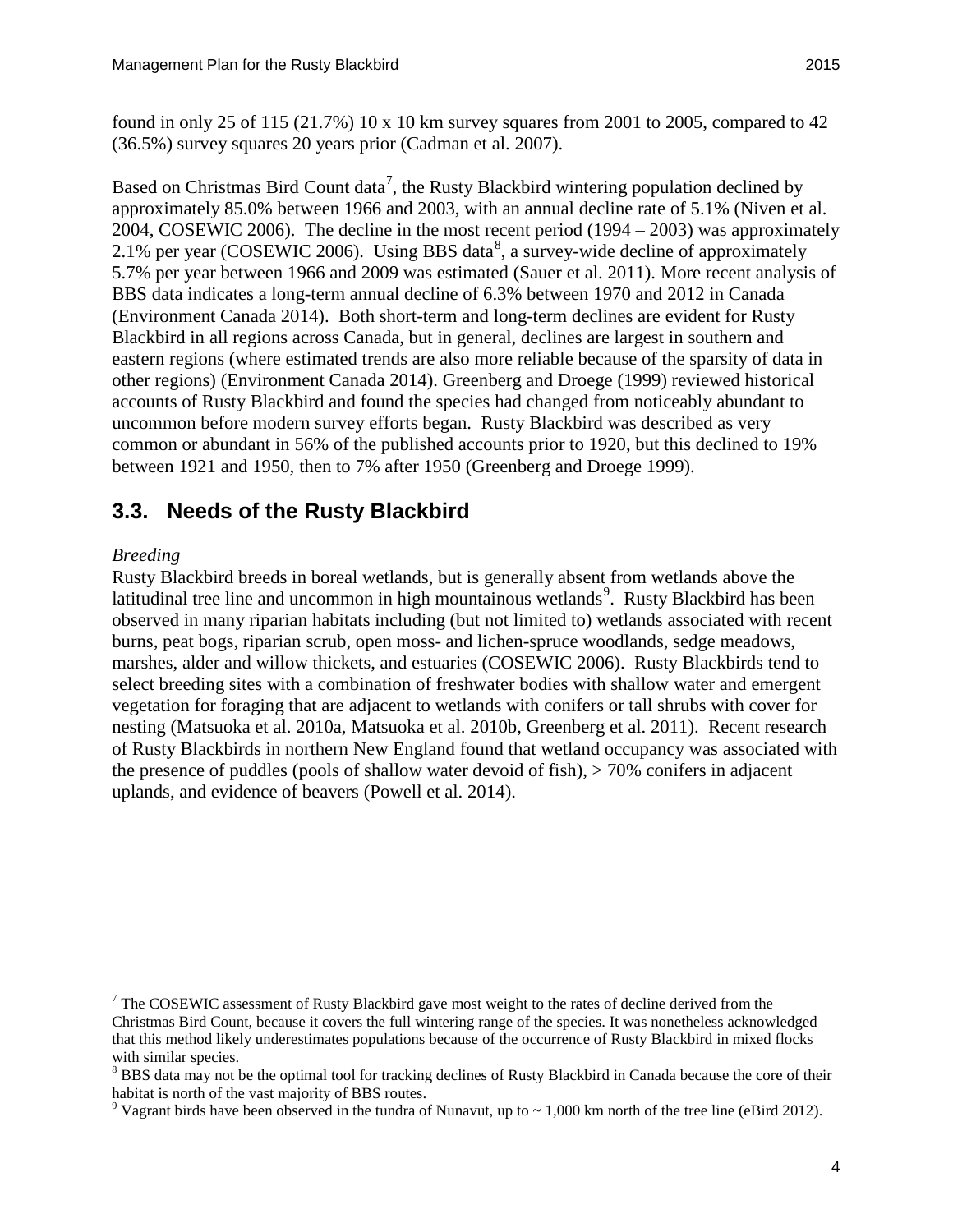

**Figure 1.** Global range of Rusty Blackbird, showing both the breeding (light grey) and wintering ranges (dark grey). Rusty Blackbird also winters irregularly within the dotted line (from COSEWIC 2006).

Throughout its range (with the exception of interior Alaska, where the species mainly nests in willows), Rusty Blackbird primarily nests in small conifers, specifically spruces [\(Matsuoka et al.](#page-27-4)  [2010b,](#page-27-4) [Avery 2013\)](#page-24-1). In Canada, nests have also been found in Balsam Fir (*Abies balsamea*), Eastern White Cedar (*Thuja occidentalis*), Paper Birch (*Betula papyrifera*), Balsam Poplar (*Populus balsamifera*), Red Maple (*Acer rubrum*), Pin Cherry (*Prunus pensylvanica*), emergent sedges, cattails, and on the ground on a beaver dam [\(Matsuoka et al. 2010b\)](#page-27-4).

Rusty Blackbirds nest in isolated pairs, as well as loose colonies that can reach densities of more than 8 territories /  $km^2$  in some parts of its range [\(LaRue et al. 1995,](#page-27-5) [COSEWIC 2006,](#page-24-0) [Avery](#page-24-1) 2013). The average home range size of non-colonial individuals in Maine was estimated to be  $14.6 \pm 5.8$  ha, whereas, individuals in loose colonies had home ranges approximately 3 times larger than non-colonial individuals [\(Powell et al.](#page-29-3) 2010a).

#### *Non-breeding*

During winter, most Rusty Blackbirds occur in forested wetlands. Recent research has shown that wintering Rusty Blackbirds may not be as specialized in their habitat use throughout the Mississippi Alluvial Valley as previously thought [\(Luscier et al. 2010\)](#page-27-6). Luscier et al. [\(2010\)](#page-27-6)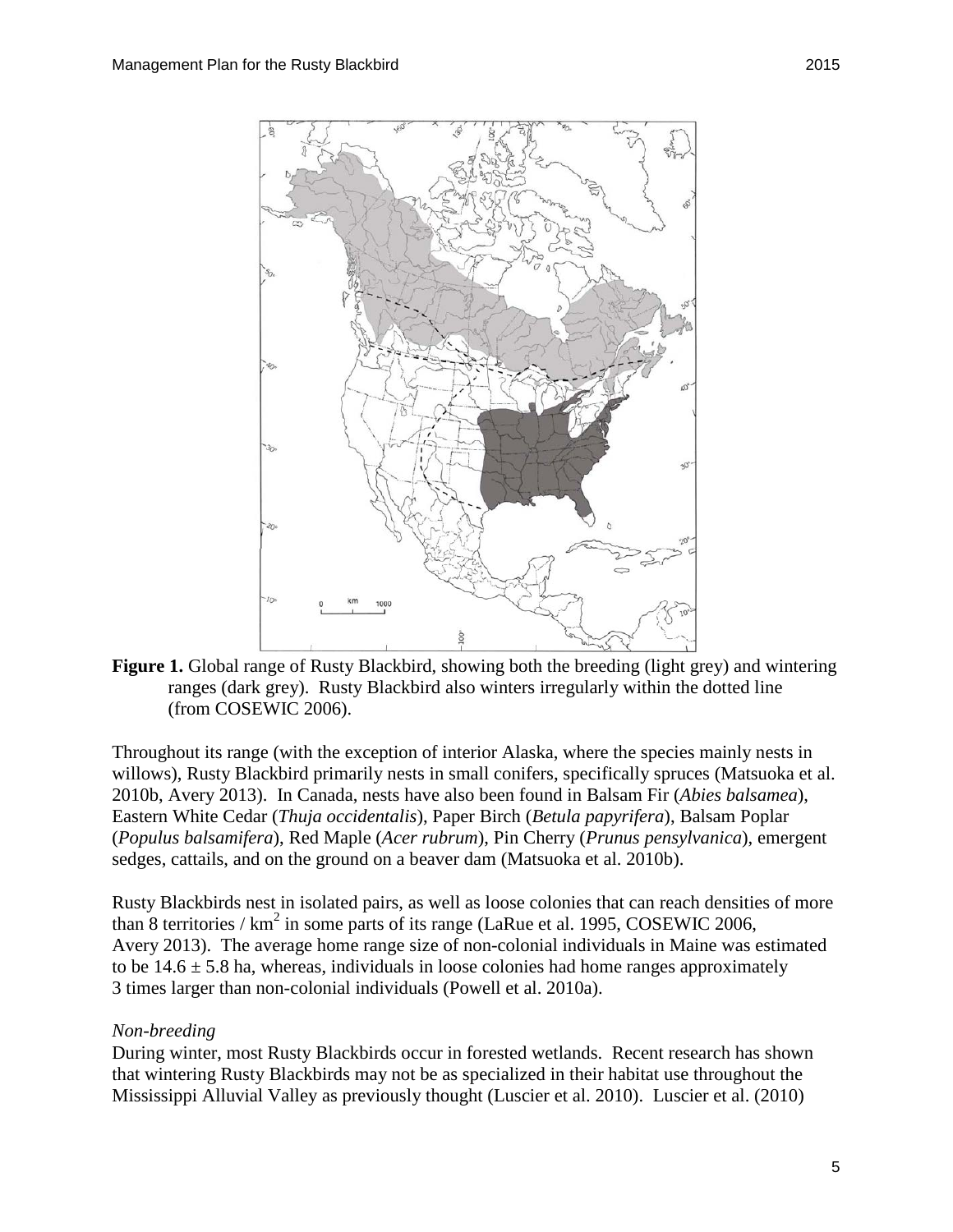found that Rusty Blackbird occupancy could not be consistently predicted at a small scale using canopy cover, tree density, water cover, and / or habitat type (swamp forest, wet forest, moist forest, dry forest, and agriculture). Nevertheless, DeLeon [\(2012\)](#page-25-0) found that wet ground cover and shallow water were important indicators of site occupancy, abundance, and persistence in Louisiana. In addition to forested wetlands, Rusty Blackbirds have been found in other habitats, such as pecan orchards, agricultural fields, scrub along the edge of open freshwater, swamps, pastures, sewage treatment ponds, and residential areas [\(COSEWIC 2006,](#page-24-0) [Avery 2013,](#page-24-1) [Newell](#page-28-4) 2013). Newell [\(2013\)](#page-28-4) found that Rusty Blackbirds changed their habitat use (and diet) based on weather conditions. In general, pecan groves were used during relatively cold periods, wetlands were used after rain and as weather improved, and residential lawns were used when there was impending precipitation [\(Newell 2013\)](#page-28-4).

During migration, Rusty Blackbirds have been found in flooded forests and swamps, scrub along the edges of lakes, rivers and streams and beaver ponds, as well as in pastures, plowed fields, and even sewage treatment ponds or roosting in open fields and wooded areas [\(COSEWIC 2006,](#page-24-0) [Avery 2013\)](#page-24-1).

#### *Diet*

Rusty Blackbird has a varied diet that includes aquatic invertebrates, such as insect larvae (particularly Odonata nymphs), snails, and crustaceans, as well as tadpoles, grasshoppers, beetles, and spiders [\(COSEWIC 2006,](#page-24-0) [Avery 2013\)](#page-24-1). In the winter and during migration, the diet of Rusty Blackbird also includes crushed pecans, a variety of crops, seeds, berries, fruit, acorns, earthworms, and small fish [\(Edmonds et al. 2010,](#page-25-3) [Avery 2013,](#page-24-1) [Newell 2013\)](#page-28-4). They have also been documented feeding on sparrows, robins, snipe, and other bird species [\(Avery 2013\)](#page-24-1).

# <span id="page-11-0"></span>**4. THREATS**

### <span id="page-11-1"></span>**4.1. Threat Assessment**

|  |  | Table 2. Threat assessment for the Rusty Blackbird in North America. |  |  |  |  |  |  |  |  |
|--|--|----------------------------------------------------------------------|--|--|--|--|--|--|--|--|
|--|--|----------------------------------------------------------------------|--|--|--|--|--|--|--|--|

| <b>Threat</b>                                                                                            | <b>Level of</b><br>Concern <sup>a</sup> | Extent     | <b>Occurrence</b> | <b>Frequency</b> | <b>Severity</b> <sup>b</sup> | <b>Causal</b><br>Certainty <sup>c</sup> |  |  |
|----------------------------------------------------------------------------------------------------------|-----------------------------------------|------------|-------------------|------------------|------------------------------|-----------------------------------------|--|--|
|                                                                                                          | <b>Habitat loss or degradation</b>      |            |                   |                  |                              |                                         |  |  |
| <b>Conversion of</b><br>wetlands on winter<br>range and migratory<br>range south of the<br>boreal region | High                                    | Widespread | Current/historic  | Continuous       | High                         | High                                    |  |  |
| <b>Forest clearing</b>                                                                                   | Medium                                  | Widespread | Current           | Continuous       | Unknown                      | Medium                                  |  |  |
| Anthropogenic<br>changes in surface<br>hydrology                                                         | Medium                                  | Widespread | Current           | Continuous       | Unknown                      | Medium                                  |  |  |
| <b>Conversion of boreal</b><br>wooded wetlands in<br>breeding and<br>migratory range                     | Low                                     | Widespread | Current           | Continuous       | Unknown                      | High                                    |  |  |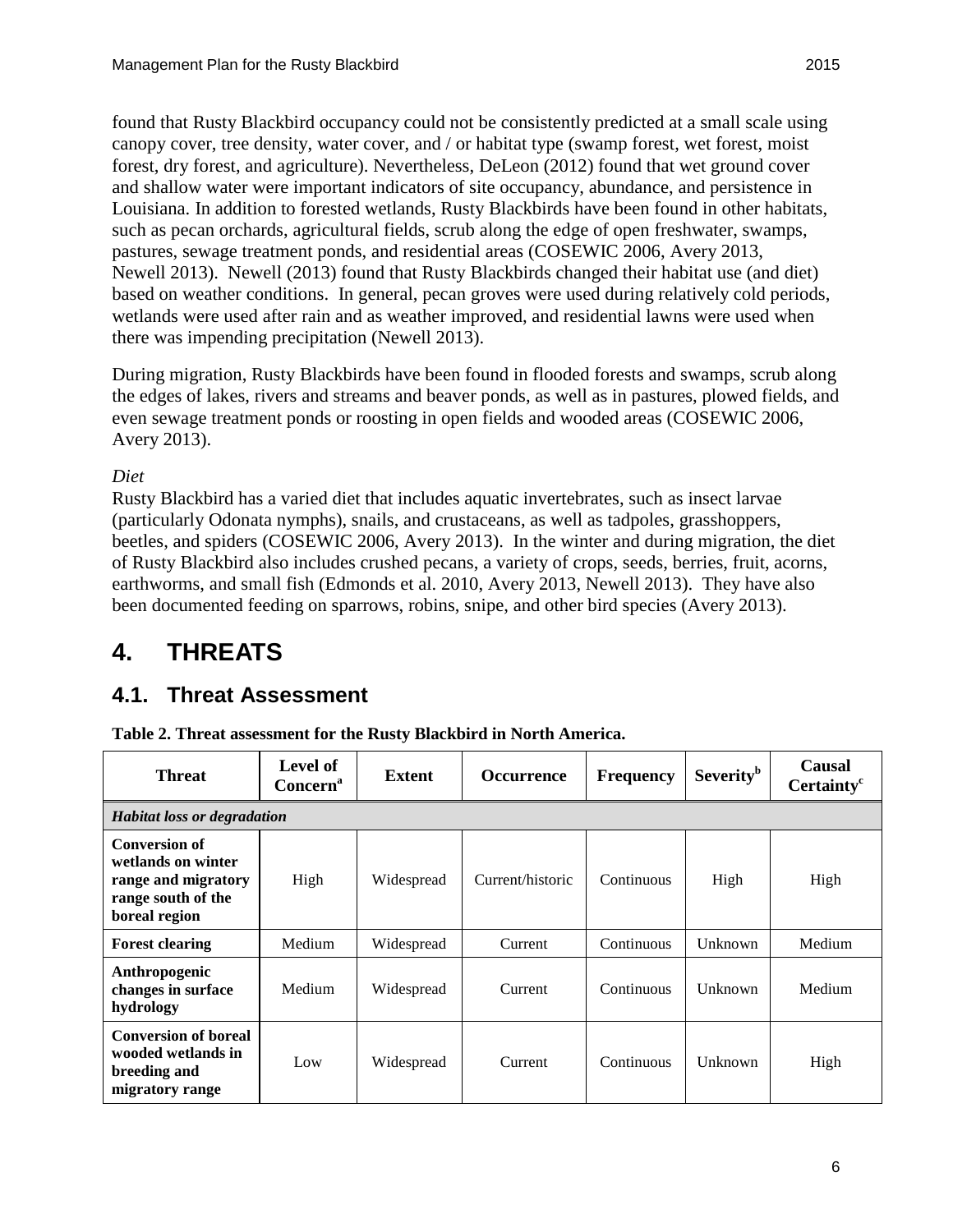| <b>Threat</b>                                                     | Level of<br><b>Concern</b> <sup>a</sup> | <b>Extent</b>                                       | <b>Occurrence</b> | <b>Frequency</b> | <b>Severity</b> <sup>b</sup> | <b>Causal</b><br>Certainty <sup>c</sup> |  |  |
|-------------------------------------------------------------------|-----------------------------------------|-----------------------------------------------------|-------------------|------------------|------------------------------|-----------------------------------------|--|--|
| <b>Accidental mortality</b>                                       |                                         |                                                     |                   |                  |                              |                                         |  |  |
| <b>Blackbird control</b><br>programs                              | Medium                                  | Localized                                           | Current/historic  | Seasonal         | Unknown                      | Medium                                  |  |  |
| <b>Pollution</b>                                                  |                                         |                                                     |                   |                  |                              |                                         |  |  |
| <b>Mercury</b><br>contamination                                   | Medium                                  | Widespread<br>(in central<br>and eastern<br>Canada) | Current           | Continuous       | Unknown                      | Medium                                  |  |  |
| Wetland<br>acidification                                          | Medium                                  | Widespread<br>(in central<br>and eastern<br>Canada) | Current           | Continuous       | Unknown                      | Medium                                  |  |  |
| <b>Agricultural</b><br>pesticides                                 | Medium                                  | Widespread                                          | Current           | Continuous       | Unknown                      | Medium                                  |  |  |
| <b>Climate and natural disasters</b>                              |                                         |                                                     |                   |                  |                              |                                         |  |  |
| <b>Climate change and</b><br>drying wetlands                      | Medium                                  | Widespread                                          | Current           | Continuous       | Unknown                      | Medium                                  |  |  |
| Changes in ecological dynamics                                    |                                         |                                                     |                   |                  |                              |                                         |  |  |
| <b>Altered predator</b><br>and competitor<br>species compositions | Low                                     | Widespread                                          | Current           | Continuous       | Unknown                      | Low                                     |  |  |
| <b>Natural processes or activities</b>                            |                                         |                                                     |                   |                  |                              |                                         |  |  |
| Disease and<br>parasites                                          | Low                                     | Unknown                                             | Unknown           | Unknown          | Unknown                      | Low                                     |  |  |

<sup>a</sup> *Level of Concern: signifies that managing the threat is of (high, medium or low) concern for the management of the species, consistent with the management objective. This criterion considers the assessment of all the information in the table.*

<sup>b</sup> Severity: reflects the population-level effect (High: very large population-level effect, Moderate, Low, Unknown).<br><sup>c</sup> Causal certainty: reflects the degree of evidence that is known for the threat (High: available ev

*links the threat to stresses on population viability; Medium: there is a correlation between the threat and population viability e.g., expert opinion; Low: the threat is assumed or plausible).*

### <span id="page-12-0"></span>**4.2. Description of Threats**

Greenberg and Matsuoka (2010) state that there are many unknowns surrounding the reasons for the decline of Rusty Blackbird in North America. The COSEWIC status report (COSEWIC 2006), Greenberg and Droege [\(1999\)](#page-26-3), and Greenberg et al. [\(2011\)](#page-26-1) highlighted plausible threats, but there is still a need for continued research.

Conversion of wetlands on winter range and migratory range south of the boreal region The conversion of forested wetlands in the southern United States is cited as the most significant factor contributing to past Rusty Blackbird population declines [\(Greenberg and Droege 1999,](#page-26-3) [COSEWIC 2006\)](#page-24-0). Since European settlement, forested wetlands in the United States have been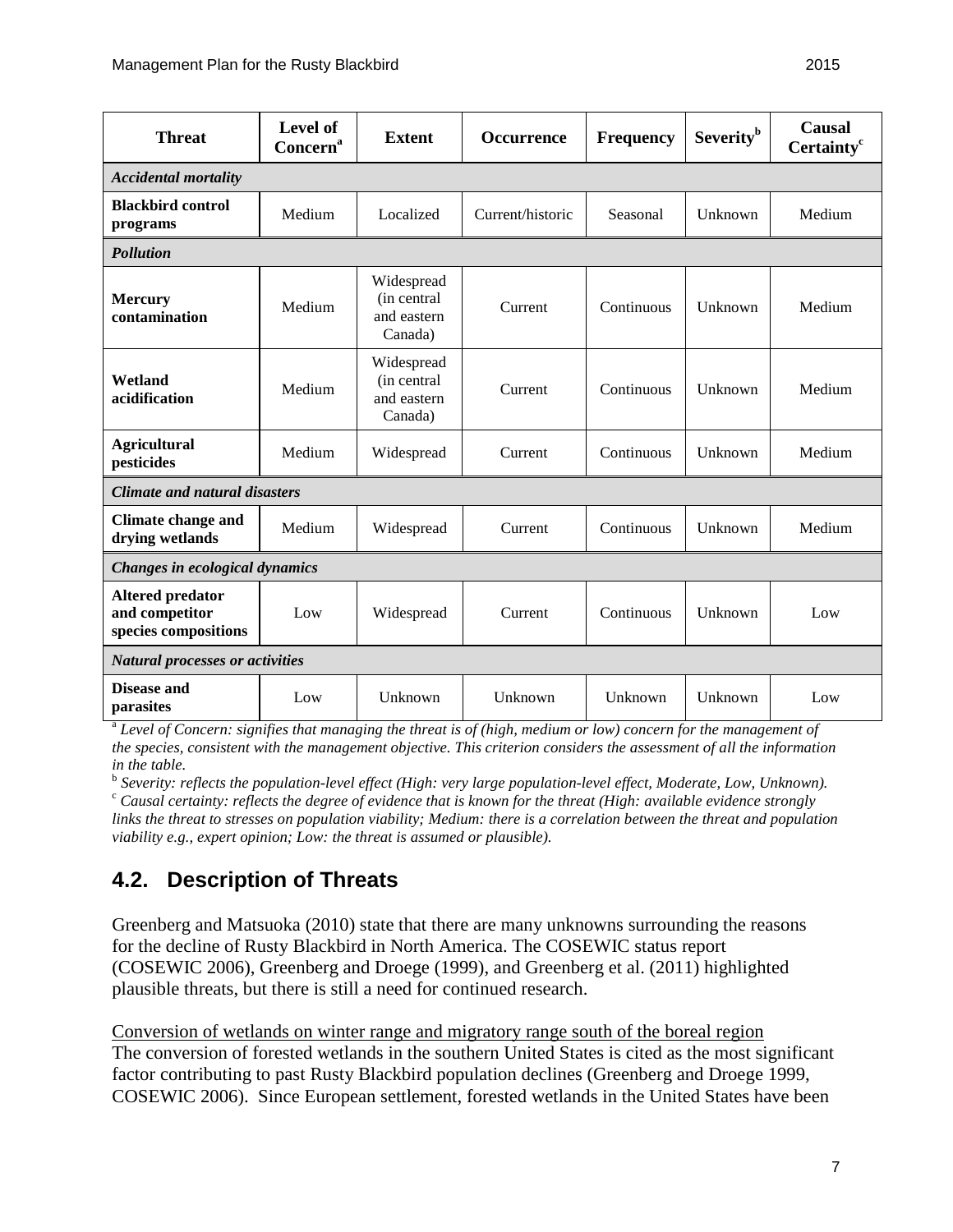converted to agricultural lands and more recently wetlands have been converted to pine plantations or urban development [\(Hamel et al. 2009,](#page-26-2) [Greenberg and Matsuoka 2010\)](#page-26-4). Wetland losses from the 1780s to 1980s equate to approximately 57% in the Lower Mississippi Alluvial Valley and 36% in the South Atlantic Coastal Plain [\(Hamel et al. 2009\)](#page-26-2). Portions of habitat that remain are often fragmented, potentially causing increased predation and competition for Rusty Blackbird from other Icterid species [\(Greenberg and Matsuoka 2010\)](#page-26-4). Efforts to restore marginal agricultural lands to forested wetlands have successfully recruited wintering Rusty Blackbirds [\(Hamel et al. 2009\)](#page-26-2).

#### Forest clearing

Forest clearing includes all activities that involve cutting down trees on a medium to large scale. More than 60% of the commercially viable southern boreal forest has been allocated to timber companies and annual forest clearing rates in the boreal plains ecozone range from 0.8% to 1.7% [\(Hobson](#page-26-5) et al. 2002). Harvest rates in Canada are highest in Quebec, British Columbia, and Ontario and have been relatively stable in Canada since the 1980s [\(Masek](#page-27-7) et al. 2011). Between 2000 and 2012, approximately 11,041,217 ha of forest were harvested throughout Canada [\(NFD 2014\)](#page-28-5). In New England, breeding Rusty Blackbirds often select young, second growth forests for nesting [\(Buckley 2013,](#page-24-5) [Powell et al. 2014\)](#page-29-2). Logging was identified as a threat to Rusty Blackbird nest survival by Powell et al. [\(2010b\)](#page-29-4), however the extent of this threat is still not clear. Nests in stands with no recent harvests were more than twice as likely to fledge young when compared to nests in stands that had been logged within the past 20 years, resulting from increased predation in recently logged areas [\(Powell et al.](#page-29-4) 2010b). In contrast, a study of Rusty Blackbird nest success in Maine and New Hampshire found no difference in success between nests in harvested areas compared to nests in non-harvested areas [\(Buckley 2013\)](#page-24-5).

Since Rusty Blackbirds are associated with forested wetlands throughout their wintering range, forest clearing can affect wintering habitat availability. However, Twedt and Wilson (2007) found that use of closed-canopy, second-growth bottomland forests by wintering Rusty Blackbirds was enhanced by silvicultural thinning.

#### Anthropogenic changes in surface hydrology

Rusty Blackbird could be sensitive to changes in surface hydrology [\(Greenberg](#page-26-1) et al. 2011), and thus activities that result in wetland drainage, changes in water level fluctuations, water diversions and control, and displacement of underground waters could be impacting Rusty Blackbird. Activities on both the wintering grounds (e.g., control of water levels in forested impoundments) and the breeding and migratory grounds (e.g., oil sands development, hydroelectric projects) could be changing the normal surface hydrology of Rusty Blackbird habitat. Currently, there is no research to determine the effects of surface water conditions on Rusty Blackbird survival or success; at this time the suggestion that changes in surface hydrology is a threat is based on the natural history of the species (i.e., their propensity toward wet habitats, particularly for foraging) [\(Greenberg et al.](#page-26-1) 2011).

#### Conversion of boreal wooded wetlands in breeding and migratory range

Boreal wooded wetlands have been lost to a variety of activities including agricultural development, peat production, oil and gas activities, and flooding of reservoirs [\(Greenberg and](#page-26-3)  [Droege 1999,](#page-26-3) [Greenberg and Matsuoka 2010,](#page-26-4) [Greenberg](#page-26-1) et al. 2011). For example, over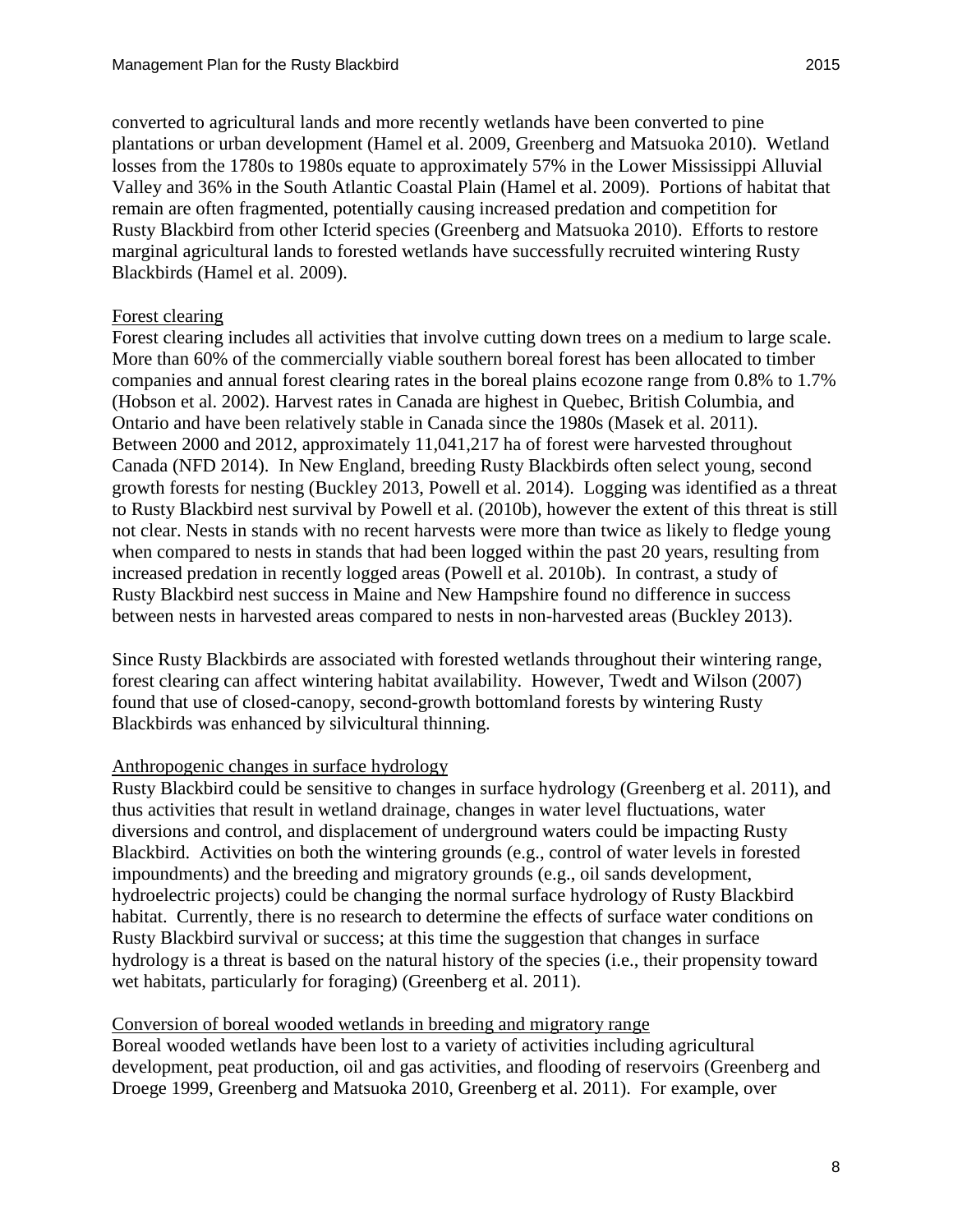1 million ha of forest have been flooded in central Quebec [\(Greenberg](#page-26-1) et al. 2011); 73% of the boreal transition zone in Saskatchewan has been converted to agriculture since European settlement [\(Hobson et al. 2002\)](#page-26-5), and as of 2003, oil and gas exploration and extraction had directly impacted 8% of the boreal forest biome [\(Greenberg et al.](#page-26-1) 2011). Expansion of roads and other infrastructure development into boreal areas may also be degrading habitat, and allowing for the expansion of other competing Icterid species, as well as crows. Buckley [\(2013\)](#page-24-5) found that nest survival was lower for nests placed near roads in New England, indicating that roads may also concentrate predator activity. Overall, the amount of Rusty Blackbird habitat altered due to habitat conversion in Canada is estimated to be 5% and it is predicted that another 4% will be converted within 50 years [\(COSEWIC 2006\)](#page-24-0). This threat is likely having the greatest impact in the southern portion of the boreal forest where conversion of boreal wetlands is more prevalent [\(Pasher et al. 2013\)](#page-28-6).

#### Blackbird control programs

It is estimated that over 117,000 Rusty Blackbirds were killed by Compound PA-14 Avian Stressing Agent treatments in Kentucky, Tennessee, and Alabama between 1974 and 1992 [\(Dolbeer et al.](#page-25-4) 1995) whose purpose was specific to lethal control of winter roosting blackbird (Icterinae) and European Starling (*Sturnus vulgaris*) populations [\(Heisterberg et al. 1987\)](#page-26-6). The use of PA-14 was discontinued in 1992 [\(Dolbeer et al.](#page-25-4) 1995), and in 2011, the United States removed Rusty Blackbird from the US Fish and Wildlife Service Depredation Order for Blackbirds, Cowbirds, Grackles, Crows, and Magpies, thereby reducing the risk of control programs to Rusty Blackbirds [\(Federal Register 2010,](#page-25-5) [NLWD 2011\)](#page-28-7). Other forms of pest control, such as the use of poison bait to control blackbirds foraging in cattle feedlots, may affect Rusty Blackbirds in migration and on wintering grounds. Rusty Blackbirds tend to roost in mixed flocks with other blackbirds and may still be threatened by these activities. These small-scale programs could potentially have long-term, cumulative effects on Rusty Blackbird populations [\(Greenberg and Matsuoka 2010\)](#page-26-4), but to date, blackbird control programs have not been directly linked to an impact on Rusty Blackbird populations.

#### Mercury contamination

Mercury exposure can decrease reproductive success, alter immune responsiveness, and cause behavioural and physiological effects in birds [\(Scheuhammer et al. 2007\)](#page-29-5). In some parts of its range, Rusty Blackbird may be exposed to elevated methylmercury (MeHg) concentrations in its diet, due to its consumption of predatory insects which contain mercury, and its tendency to forage in acidic wetlands where mercury is easily converted to its toxic form (methylmercury, MeHg) [\(Greenberg and Matsuoka 2010,](#page-26-4) [Edmonds](#page-25-6) et al. 2012). Some evidence suggests that blackbirds may be more sensitive to MeHg exposure than other bird groups, such as waterbirds [\(Heinz et al. 2009,](#page-26-7) [Edmonds](#page-25-3) et al. 2010). A recent large-scale study of mercury in Rusty Blackbirds emphasized the potential threat of mercury in the Maritimes and New England [\(Edmonds et al. 2010\)](#page-25-3). The feathers of Rusty Blackbirds breeding in the Acadian forest ecoregion of New England and the Maritimes (Maine, New Hampshire, Vermont, New Brunswick, and Nova Scotia) had mercury concentrations that were 3 to 7 times higher than concentrations observed in the winter regions in the southern US and breeding sites in Alaska [\(Edmonds et al. 2010\)](#page-25-3).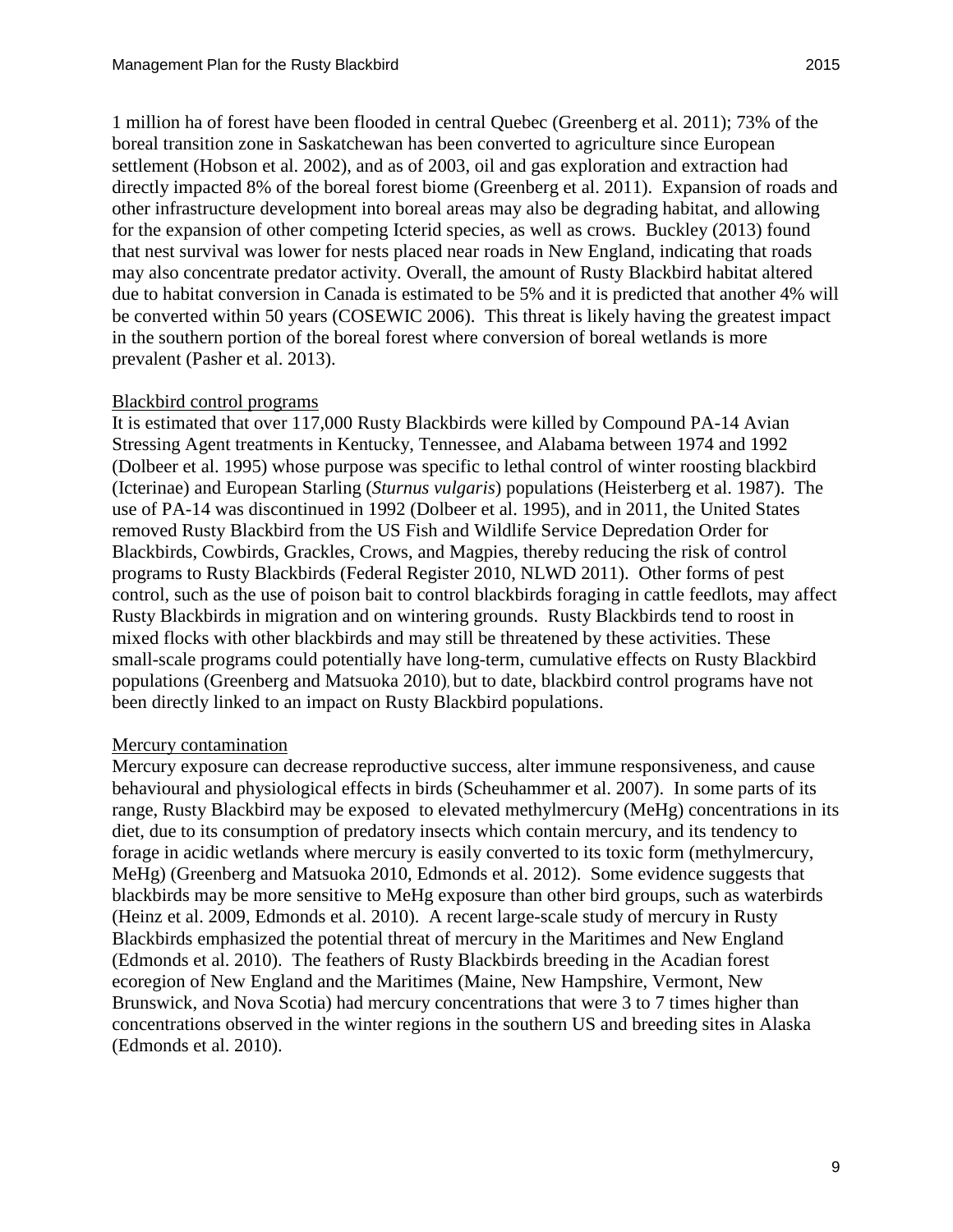Long-range atmospheric transport and deposition of mercury is a major source to many aquatic habitats in Canada [\(Fitzgerald et al. 1998\)](#page-25-7). Bio-available mercury is also mobilized within watersheds by forestry activities, hydroelectric reservoir creation, and various industrial-related activities [\(Wiener](#page-30-0) et al. 2003). The increases in MeHg concentrations in forest cleared areas appears to be correlated with the extent of soil disturbance in the area [\(Porvari et al. 2003\)](#page-29-6).

National sampling of mercury levels in Yellow Perch (*Perca flavescens*) found high mercury exposure in freshwater food webs extended throughout Ontario, Quebec, the Maritimes, and Newfoundland and Labrador [\(Depew et al. 2013\)](#page-25-8), which conforms with the high levels of mercury observed in Rusty Blackbirds in the Maritimes and New England [\(Edmonds et al.](#page-25-3)  [2010\)](#page-25-3). This area of eastern Canada constitutes 63% of the Rusty Blackbird global population [\(Partners in Flight Science Committee 2013\)](#page-28-0) and the areas of steepest population decline according to the BBS [\(Environment Canada 2014\)](#page-25-2).

#### Wetland acidification

The eastern portion of the Rusty Blackbird's range has the potential to be most affected by wetland acidification [\(Schindler 1988,](#page-29-7) [Greenberg and Droege 1999\)](#page-26-3), but the extent to which wetland acidification may impact Rusty Blackbird remains unknown. Increases in acidity can cause changes to the general wetland ecology. Changes in invertebrate assemblages, with shifts away from high calcium-bearing species, were documented in southern New Brunswick [\(Parker](#page-28-8) et al. 1992), and acidic soils in The Netherlands were linked to declines in passerine productivity [\(Graveland et al.](#page-26-8) 1994). Greenberg and Droege [\(1999\)](#page-26-3) hypothesized that acidification may cause loss of calcium and other minerals essential for eggshell and bone formation, and noted the high proportion of snails and mollusks in the diet of Rusty Blackbird.

Acidification can cause elevated levels of metals, such as aluminum, and acidic wetlands will also allow mercury to be easily converted to toxic MeHg, increasing the threat of mercury exposure. It is unknown if (or how) the elevated levels of metals affect Rusty Blackbird.

Wetland acidification is usually caused by acid precipitation from industrial pollution, but the presence of acid sulphate soils and occasionally pasture creation can also lead to wetland acidification.

#### Agricultural pesticides

Mineau and Whiteside [\(2013\)](#page-28-9) suggested that pesticides be strongly considered in efforts to identify the causes of bird population declines in North America, especially for those species that breed, winter, or migrate through agricultural areas. They were unable to separate between the direct (i.e., toxicity through ingestion of products such as coated seeds, inhalation, absorption through the skin, or by eating contaminated prey) and indirect (e.g., habitat or disruption to the food chain) effects of pesticides and they concluded that both are likely occurring [\(Mineau and](#page-28-9)  [Whiteside 2013\)](#page-28-9). Although largely undocumented for this species, pesticide use has been implicated in direct mortality and habitat loss of many avian species (e.g., [Chamberlain](#page-24-6) et al. [2000,](#page-24-6) [Boatman](#page-24-7) et al. 2004, [Mineau 2005\)](#page-28-10).

Most organochlorine pesticides (chemicals in the same family as dichlorodiphenyltrichloroethane - DDT) have been banned for decades in North America.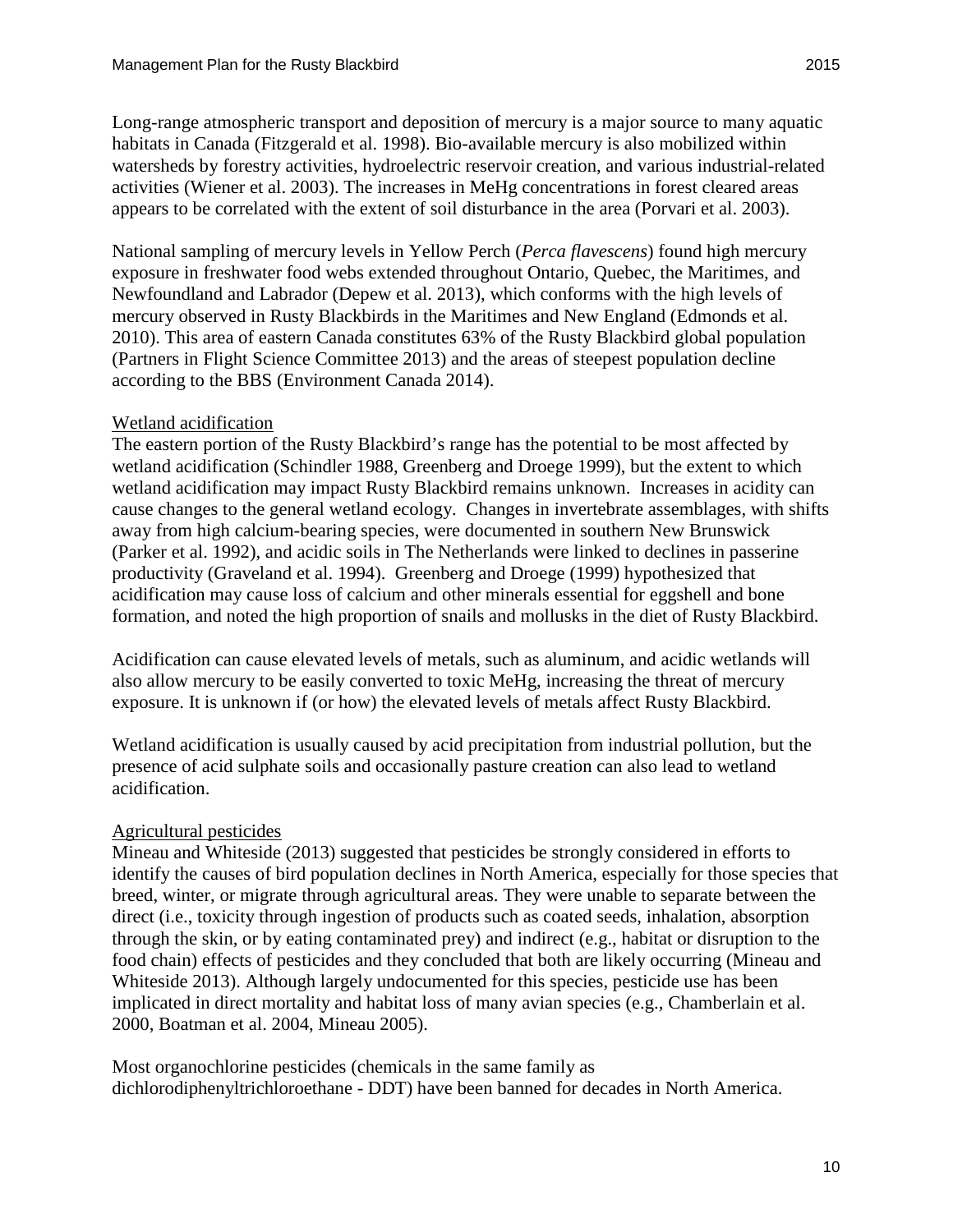Endosulfan, which is primarily used on a wide variety of food crops is an exception to the ban of organochlorine pesticides, but will be phased out of use in the United States by 2016 because it was deemed to pose an unacceptable risk to farmworkers and wildlife (birds, in general, are fairly sensitive to endosulfan poisoning) [\(U.S. Environmental Protection Agency 2010\)](#page-30-1).

Organophosphorus/organophosphate and carbamate compounds have been used increasingly since the majority of organochlorine pesticides were restricted in North America in the 1970s and banned in the 1980s [\(Commission for Environmental Cooperation of North America 2003\)](#page-24-8). Birds and other vertebrate species are susceptible if they ingest or otherwise absorb enough organophosphate or carbamate pesticides and birds appear to be more sensitive than other vertebrates [\(Freedman 1995,](#page-25-9) [Friend and Franson 1999\)](#page-25-10).

Neonicotinoid insecticides were introduced in the 1990s and although their rates of use are poorly known across Rusty Blackbird's range, nearly 11 million ha of cropland across the Canadian Prairies were estimated to be treated with neonicotinoids [\(Main](#page-27-8) et al. 2014). Neonicotinoids are generally used on agricultural lands, but have been detected in wetlands [\(Main](#page-27-8) et al. 2014) and waterways in Canada [\(Environment Canada 2011,](#page-25-11) Xing et al. [2013\)](#page-30-2). The indirect impacts of neonicotinoids on Rusty Blackbirds are unknown. Mineau and Palmer [\(2013\)](#page-28-11) suggested that the effects of neonicotinoids to birds may not be limited to the farm scale, but likely expand to the watershed or regional scale; therefore neonicotinoids could be impacting insect and bird species found outside of the arable lands. Neonicotinoids are adversely affecting insect populations and in 2013 the European Food Safety Authority declared that they posed "unacceptable" risk to insects [\(Goulson 2014\)](#page-26-9). In the Netherlands, neonicotinoid concentrations in surface waters were correlated with the declines in farmland insectivorous birds [\(Hallmann](#page-26-10) et al. [2014\)](#page-26-10). Hallmann et al. [\(2014\)](#page-26-10) suggested these declines were likely caused by a reduction of insect prey as a result of insecticide use. The indirect effects of these insecticides have also been noted in Skylark (*Alauda arvensis*), Yellowhammer (*Emberiza citronella*), Whinchat (*Saxicola rubetra*), Reed Bunting (*Emberiza schoeniclus*), and Corn Bunting (*Miliaria calandra*) [\(Boatman](#page-24-7) et al. 2004, [Gibbons](#page-26-11) et al. 2014).

#### Climate change and drying wetlands

Climate change may be causing a range retraction in Rusty Blackbird's southern range. McClure et al. [\(2012\)](#page-27-2) found the probability of local extinction was highest in Rusty Blackbird's southern breeding range, and that Rusty Blackbird's breeding range boundary shifted northward by approximately 143 km since 1966. They attributed these results to climate change based on findings that Rusty Blackbird's mean breeding latitude was affected by annual weather patterns associated with the Pacific Decadal Oscillation [\(McClure et al. 2012\)](#page-27-2). This is consistent with the findings of Stralberg et al. (*[in press](#page-30-3)*), who found climate suitability in the southern portion of the breeding range to be low and projected a further decrease in suitability based on future climate change projections. Suitable climates for breeding are projected to move northward and decrease in their availability overtime leading to an 18% decline in potential abundance by 2040, a 37% decline by 2070, and 55% decline by 2100.

Climate change is also affecting the chemical, physical, and biological properties of lakes and other wetlands [\(Schindler et al.](#page-29-8) 1997, [Winder and Schindler 2004\)](#page-30-4). In particular, climate change is drying wetlands in the northern boreal forest, through permafrost melting and increased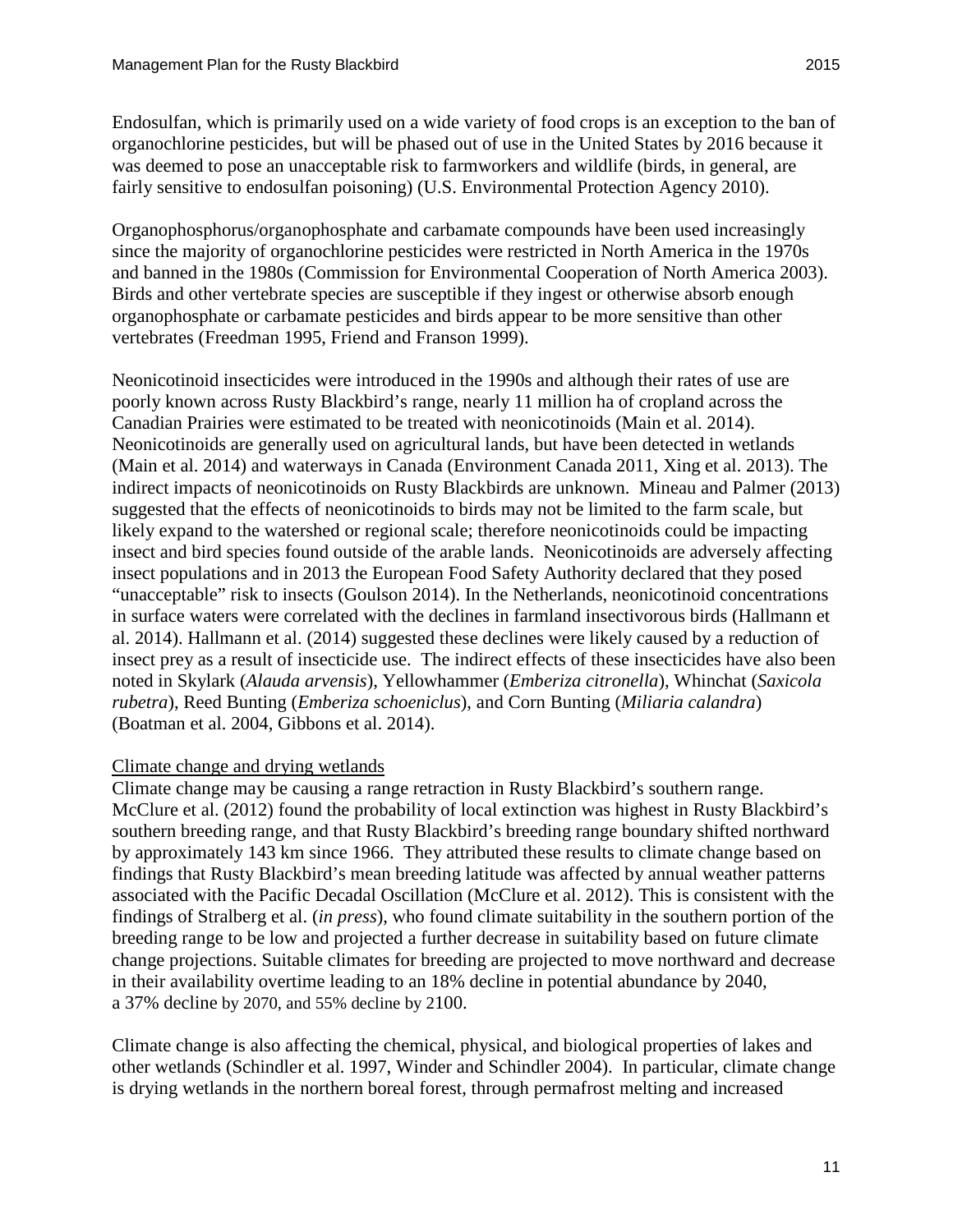evapo-transpiration. This phenomenon is thought to be particularly prevalent in the western portion of Rusty Blackbird's range [\(Hobson et al. 2010,](#page-27-0) [Greenberg et al. 2011,](#page-26-1) [Price et al. 2013\)](#page-29-9). Drying wetlands in Alaska [\(Klein et al. 2005\)](#page-27-9) are already exhibiting pronounced changes in invertebrate abundances and plant communities [\(Corcoran et al.](#page-24-9) 2009), and McClure et al. [\(2012\)](#page-27-2) hypothesized that climate change may also be shifting the emergence of invertebrates out of phase with breeding Rusty Blackbirds. To date, these changes in wetlands have not been shown to be directly linked to an impact on Rusty Blackbird individuals and/or populations, but surface area of lakes and ponds are the best predictors of Rusty Blackbird abundance in Alaska [\(Matsuoka et al. 2010a\)](#page-27-3). Thus, wetland drying from climate change may reduce suitable breeding habitats [\(Matsuoka et al. 2010a\)](#page-27-3).

Climate change may also result in more frequent and severe storms [\(IPCC 2007\)](#page-27-10). It is possible these storms may flood nest sites and foraging areas of Rusty Blackbird; in addition, late spring snowstorms may cause breeding failure for this early-nesting species.

#### Altered predator and competitor species compositions

The expansion of more dominant species, such as Red-winged Blackbird (*Agelaius phoeniceus*) and Common Grackle (*Quiscalus quiscula*), into boreal wetlands is a potential threat to Rusty Blackbird. The areas of Ontario where Red-winged Blackbirds and Common Grackles are absent have the highest abundance of breeding Rusty Blackbirds [\(Cadman et al.](#page-24-4) 2007). The reason for this phenomenon is not yet clear, however, it can result from climate change, habitat conversion and fragmentation, and human encroachment which create habitats more favourable for habitat generalists such as Red-winged Blackbird and Common Grackle that are better able to take advantage of both upland and wetland sites than Rusty Blackbird [\(Yasukawa and Searcy](#page-30-5)  [1995,](#page-30-5) [Peer and Bollinger 1997\)](#page-29-10). These species have been observed acting aggressively toward breeding Rusty Blackbirds, but it is unknown if they significantly influence Rusty Blackbird reproductive success.

Another study has indicated that correlations between the number of Rusty Blackbirds and vole (Arvicolinae) abundance, climate, and weather conditions suggest complex direct and indirect food web interactions [\(Savard et al. 2011\)](#page-29-0). However, the actual mechanism remains uncertain, although a fluctuation in predator pressure is plausible [\(Savard et al. 2011\)](#page-29-0).

Raptor populations have exhibited substantial increases since DDT bans were established throughout North America, possibly increasing recent predation pressures on Rusty Blackbird [\(Greenberg and Matsuoka 2010\)](#page-26-4). Raptors known to prey upon Rusty Blackbird include Accipiters, falcons, and owls [\(Avery 2013\)](#page-24-1). All documented mortalities of radio-marked Rusty Blackbirds wintering in South Carolina and Georgia were the result of Accipiter predation [\(Newell 2013\)](#page-28-4).

#### Disease and parasites

Blood samples taken from Rusty Blackbirds in Maine, Vermont, New Hampshire, Nova Scotia and New Brunswick indicated prevalence of blood parasites in the range of previously published accounts, whereas blood parasite loads in Rusty Blackbirds on their wintering grounds had higher prevalence than expected (compared to past research on Rusty Blackbirds and other passerines) [\(Barnard 2012\)](#page-24-10). Although the parasites identified in this study were not considered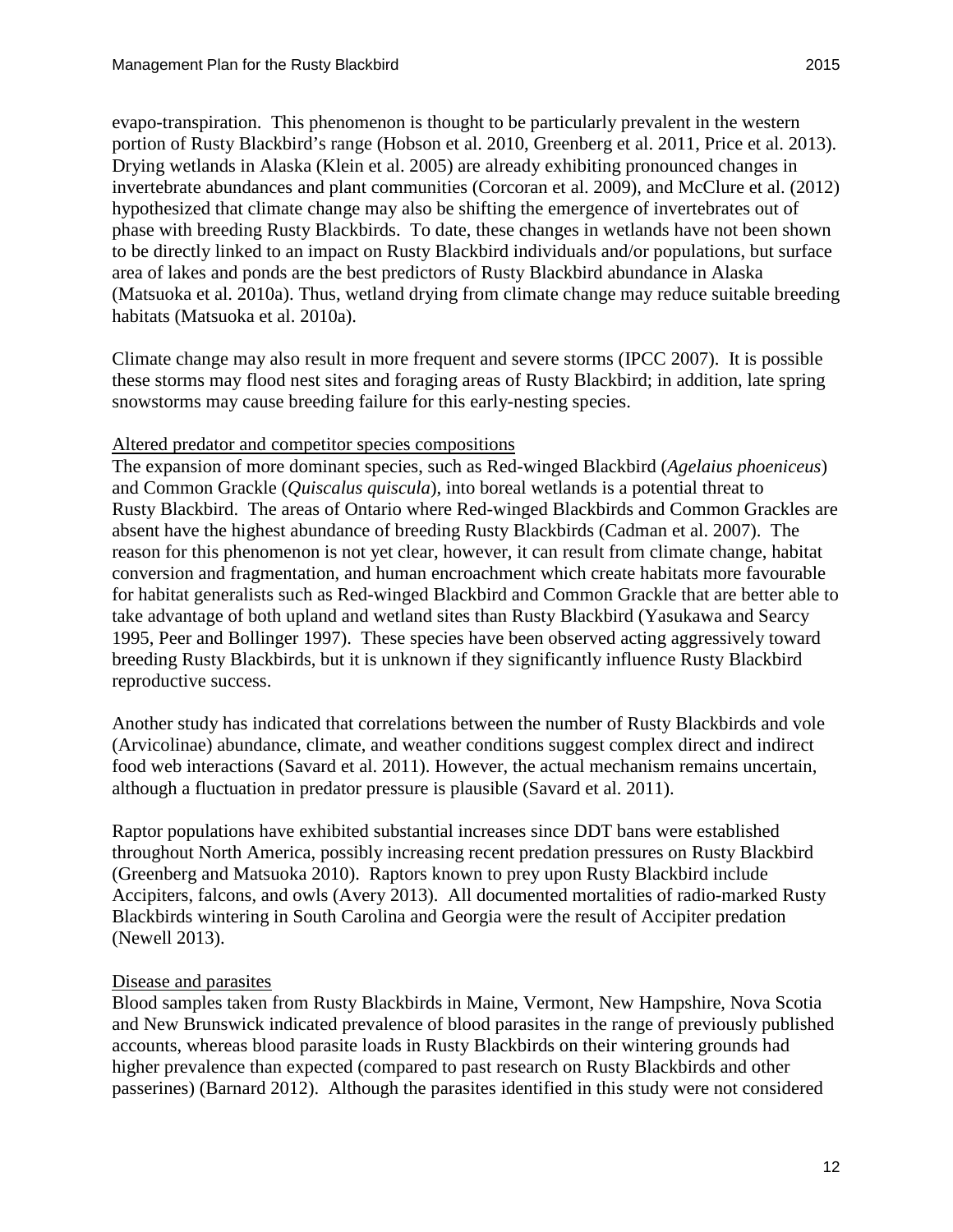harmful to Rusty Blackbird survival, the high prevalence of parasites during winter, when parasite levels are usually reduced, suggests that Rusty Blackbirds may be stressed and/or have a compromised immune system on their wintering grounds [\(Barnard et al.](#page-24-11) 2010, [Barnard 2012\)](#page-24-10). A compromised immune system may lead to an increased threat of disease and infection of other parasites. Currently, the significance of disease and parasites in relation to population declines and recovery is unknown.

# <span id="page-18-0"></span>**5. MANAGEMENT OBJECTIVE**

The management objective for Rusty Blackbird is twofold. First to stop the decline, and then maintain the population at its 2014 level, and second to increase the population, resulting in a 10-year sustained increase in the population of Rusty Blackbird in Canada.

Given that the significance of many potential threats facing Rusty Blackbird is poorly understood, stopping the decline, and maintaining the Rusty Blackbird population at its 2014 level is an appropriate short-term objective for the next 10 years. As threats are identified and more thoroughly understood, and potential mitigation measures become more focused, the long-term objective will be to demonstrate a 10-year sustained increase in the population of Rusty Blackbird that is to be determined by analysis of population trend and other indices. Population indices will be inferred using a combination of available data sources, including Christmas Bird Counts, Breeding Bird Surveys, and Breeding Bird Atlases, and other methods should they become available. Due to the existing knowledge gaps, it is not feasible to address distribution objectives until more information is gathered.

# <span id="page-18-1"></span>**6. BROAD STRATEGIES AND CONSERVATION MEASURES**

### <span id="page-18-2"></span>**6.1. Actions Already Completed or Currently Underway**

Actions specific to monitoring and/or conserving Rusty Blackbird, that have been completed or are currently underway, include:

- Rusty Blackbird has been (and continues to be) monitored using various initiatives in Canada and throughout its range. Monitoring initiatives include the North American Breeding Bird Survey (BBS), Christmas Bird Count (CBC), Breeding Bird Atlases (BBA), migrating bird observatories, and nest record schemes.
- The International Rusty Blackbird Working Group (IRBWG), formed in 2005, has increased collaboration between partners throughout the Rusty Blackbird's range, helped identify potential threats to Rusty Blackbird, and developed a special section of the peer-reviewed journal *The Condor,* highlighting research findings [\(IRBWG 2014\)](#page-27-11). The research initiatives of the IRBWG continue to provide information, including population trends, threats, and habitat requirements.
- A Rusty Blackbird migration banding program occurred in southern Yukon, 2005-2010, and included investigation of age determination methods [\(Mettke-Hofmann et al.](#page-28-12) 2010),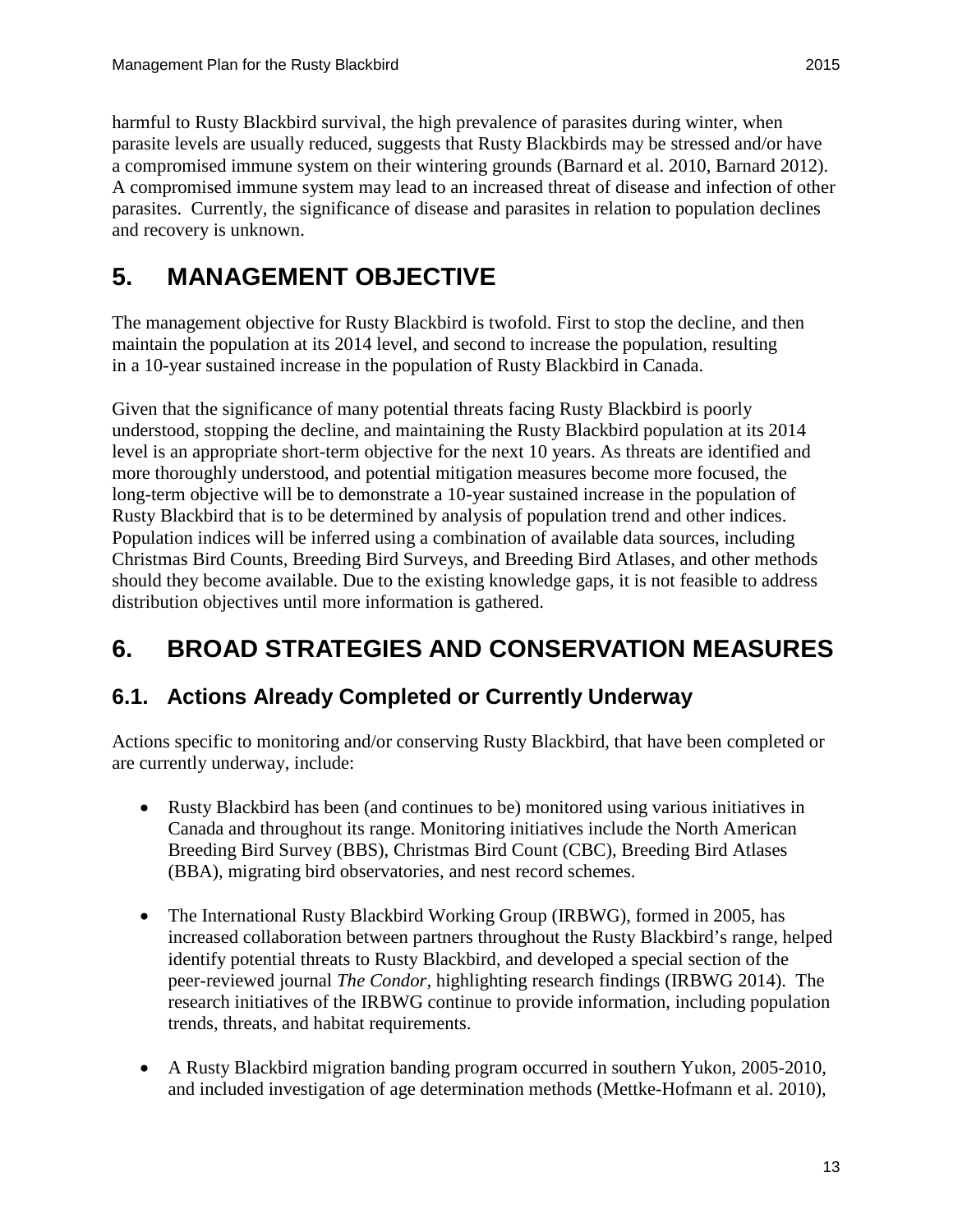feather samples for stable isotope analysis (connectivity studies), and colour-banding (P. Sinclair, pers. comm.).

- A Rusty Blackbird migration monitoring program in Tadoussac, Québec (1996-2013), used standardized visual counts to track yearly fluctuations in abundance and a banding program to track productivity (B. Drolet pers. comm.). This is an important source of data for Rusty Blackbird in Québec and suggests the existence of a 5-year cycle in the productivity of Rusty Blackbirds in the eastern boreal forest; a trend that could make this species more vulnerable.
- A retrospective study on Rusty Blackbird in the Mackenzie Valley of Northwest Territories highlighted that occurrences of Rusty Blackbird did not appear to significantly change in the Mackenzie Valley over a 33 year timeframe (early 1970s to 2006) [\(Machtans et al.](#page-27-12) 2007).
- A study of migratory connectivity using isotope analysis was conducted comparing birds from different parts of the wintering grounds to specimens from the breeding grounds (new feathers are grown on the breeding grounds); results showed a divide between eastern and western populations [\(Hobson et](#page-27-0) al. 2010).
- In 2011, the Government of Newfoundland and Labrador released a provincial Rusty Blackbird Management Plan that identified actions to help conserve Rusty Blackbird throughout Newfoundland and Labrador [\(NLWD 2011\)](#page-28-7).
- Scientists in Environment Canada (Science and Technology Branch and Canadian Wildlife Service) are examining changes in Rusty Blackbird distribution in relation to mercury levels in the Maritimes and Ontario (N. Burgess, pers. comm. 2013).
- Researchers at Dalhousie University are developing a species distribution model and index of suitable habitat for Rusty Blackbird in southeastern Nova Scotia (A. Westwood, pers. comm.).
- The steering committee of the International Rusty Blackbird Working Group is drafting an International Conservation Strategy for Rusty Blackbird (P. Sinclair, pers. comm.).
- An International Rusty Blackbird Spring Migration Blitz was initiated in 2014 to identify important migration stopover sites [\(IRBWG 2014\)](#page-27-11).
- Researchers with the Boreal Avian Modelling Project are forecasting changes in the distribution and abundance of Rusty Blackbird (and other boreal songbirds) relative to future projections of climate change across Canada and the Northwestern Interior Forest Bird Conservation Region [\(BAM 2014,](#page-24-2) [Stralberg et al.](#page-30-3) *in press*).
- Rusty Blackbird is considered within provincial and federal environmental assessments, and as a result mitigation measures and monitoring initiatives are often put in place.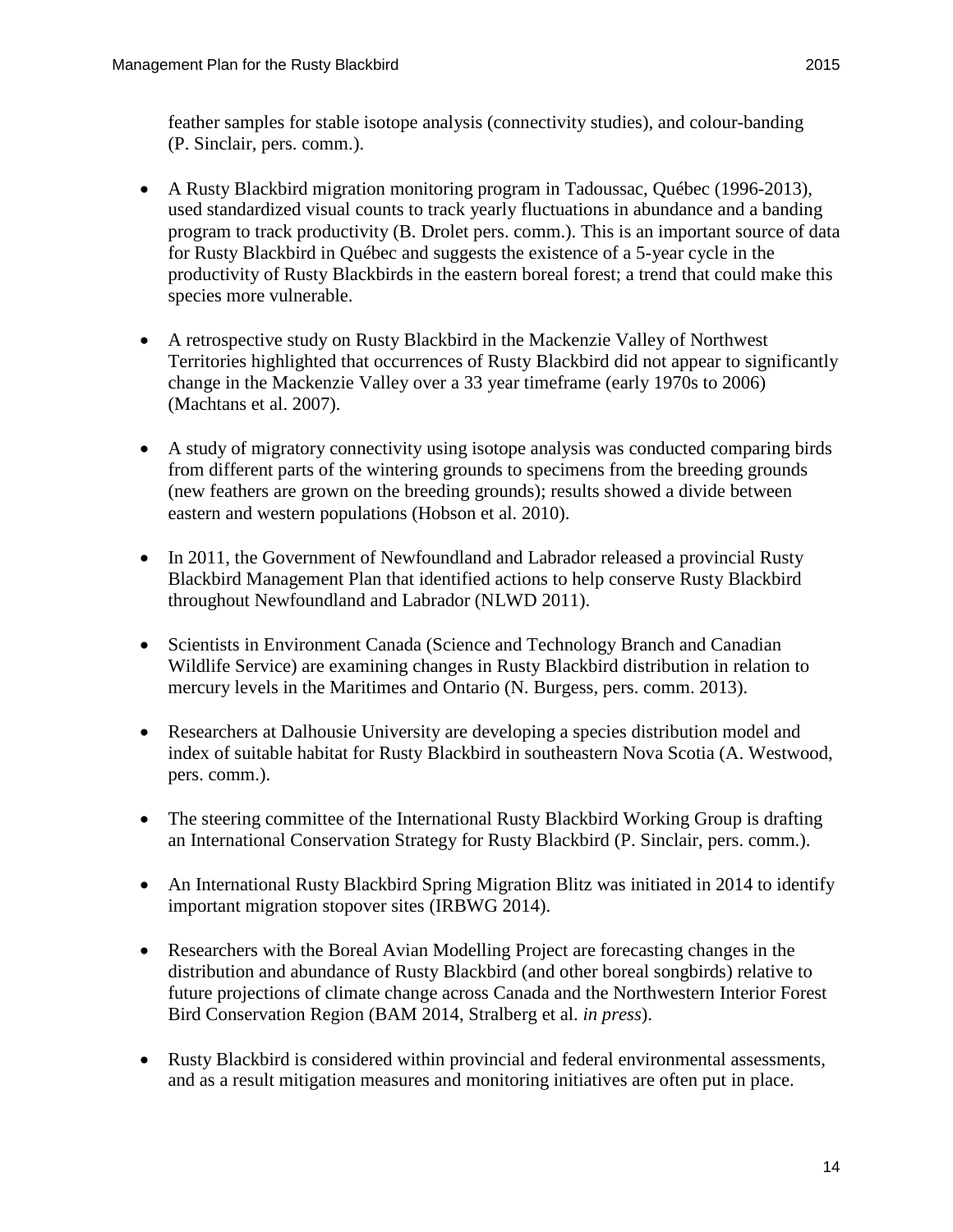• Species at Risk information booklets have been released to help identify Rusty Blackbirds and all other species considered to be at risk, their typical habitat, potential threats, and their ranges in the Northwest Territories.

### <span id="page-20-0"></span>**6.2. Broad Strategies**

The broad strategies of this management plan are as follows:

- 1) Address key knowledge gaps regarding Rusty Blackbird population sizes, trends, distributions, reproductive success, and habitat requirements throughout Canada.
- 2) Identify and better understand threats to Rusty Blackbird throughout its breeding, wintering, and migration ranges.
- 3) Stewardship and threat mitigation for Rusty Blackbird.
- 4) Encourage and carry out collaborations pertaining to management and conservation-related activities throughout Rusty Blackbird's range.

### <span id="page-20-1"></span>**6.3. Conservation Measures**

The following implementation schedule is proposed to meet the broad strategies outlined in section 6.2.

| <b>Conservation Measure</b>                                                                                                                                                                 | <b>Priority</b> | <b>Threats or Concerns</b><br><b>Addressed</b> | <b>Timeline</b> |
|---------------------------------------------------------------------------------------------------------------------------------------------------------------------------------------------|-----------------|------------------------------------------------|-----------------|
| Broad Strategy: Address key knowledge gaps regarding Rusty Blackbird population sizes, trends, distributions,<br>reproductive success, and habitat requirements throughout Canada.          |                 |                                                |                 |
| Determine, and track changes in, breeding and<br>post-breeding distribution and habitat use<br>throughout Canadian range                                                                    | High            | Knowledge gaps                                 | 2015-ongoing    |
| Assess the quality of available population and<br>abundance data across the breeding grounds,<br>identify knowledge gaps, and enhance survey<br>techniques and analysis where required.     | High            | Knowledge gaps                                 | 2015-2016       |
| Encourage citizen-based reporting of Rusty<br>Blackbirds within existing citizen science<br>programs (e.g., eBird, Rusty Blackbird Migration<br>Blitz, BBS, CBC, Backyard Bird Count, EPOQ) | High            | Knowledge gaps                                 | 2015-2023       |
| Determine fine-scale connectivity between<br>breeding and wintering populations to define<br>appropriate population units for management                                                    | High            | Knowledge gaps                                 | 2015-2019       |
| Compare demographic variables (i.e.,<br>survivorship, breeding success, and age<br>distribution) between different breeding and<br>wintering regions                                        | High            | Knowledge gaps                                 | 2016-2019       |
| Develop habitat-use models for Rusty Blackbird's<br>breeding grounds                                                                                                                        | Medium          | Knowledge gaps                                 | 2018-2021       |
| Determine if the breeding range is contracting or<br>shifting north                                                                                                                         | Medium          | Knowledge gaps                                 | 2018-2021       |

#### **Table 3. Conservation measures and implementation schedule**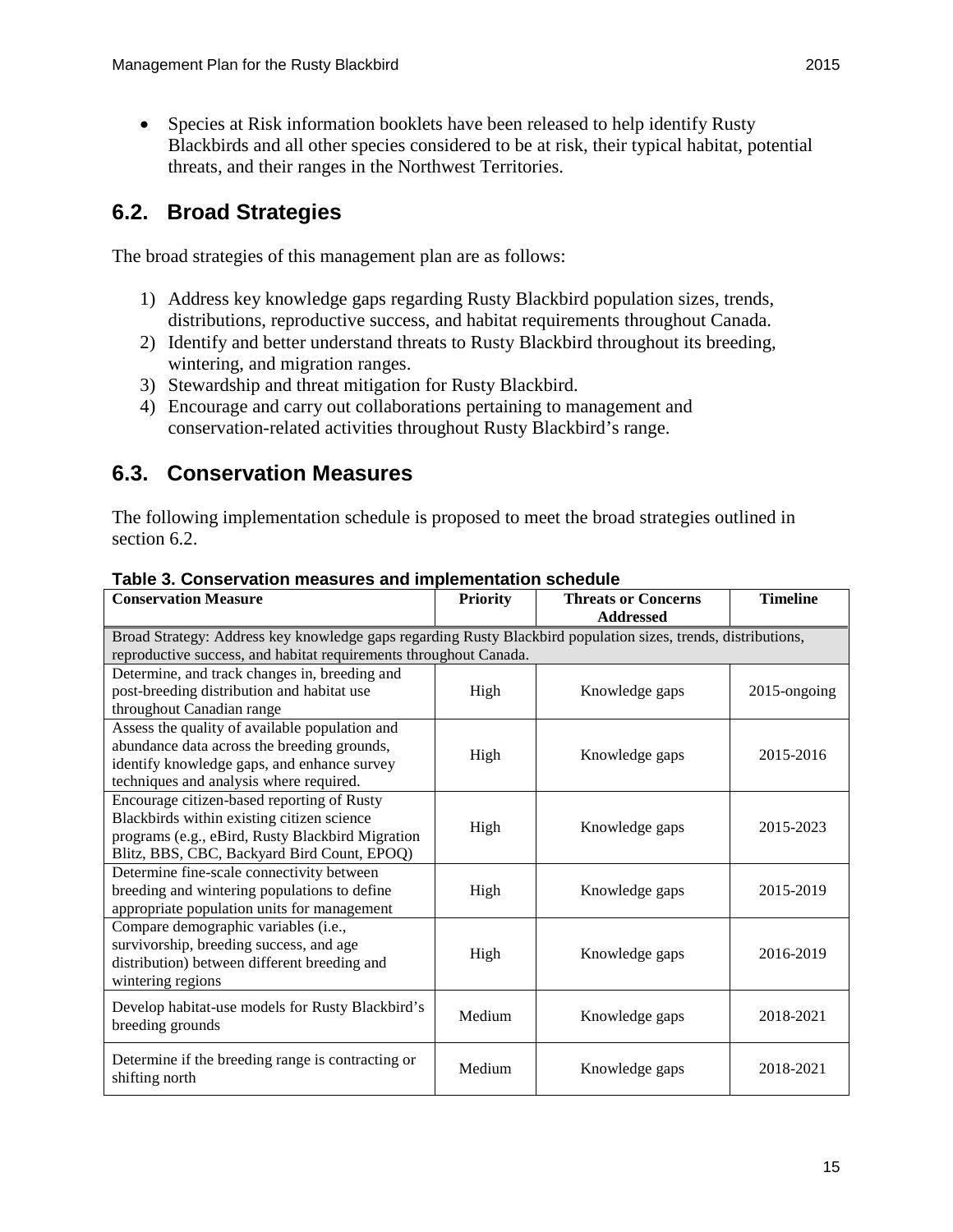| <b>Conservation Measure</b>                                                                                                                                                                                                                         | <b>Priority</b> | <b>Threats or Concerns</b><br><b>Addressed</b>                                                                                                                                                                                                                                               | <b>Timeline</b> |  |  |  |  |
|-----------------------------------------------------------------------------------------------------------------------------------------------------------------------------------------------------------------------------------------------------|-----------------|----------------------------------------------------------------------------------------------------------------------------------------------------------------------------------------------------------------------------------------------------------------------------------------------|-----------------|--|--|--|--|
| Broad Strategy: Identify and better understand threats to Rusty Blackbird throughout its breeding, wintering, and                                                                                                                                   |                 |                                                                                                                                                                                                                                                                                              |                 |  |  |  |  |
| migration ranges.                                                                                                                                                                                                                                   |                 |                                                                                                                                                                                                                                                                                              |                 |  |  |  |  |
| Investigate historical changes in distribution and<br>abundance in Rusty Blackbird's breeding range<br>(range-wide and regionally), in relation to land<br>use change and habitat change, to better<br>understand the causes of population declines | High            | Conversion of wetlands<br>(breeding range), forest<br>clearing, anthropogenic<br>changes in surface<br>hydrology, wetland<br>acidification, agricultural<br>pesticides, climate change<br>and drying wetlands, and<br>knowledge gaps                                                         | 2015-2018       |  |  |  |  |
| Assess the role of mercury in population declines<br>in eastern Canada                                                                                                                                                                              | High            | Mercury contamination and<br>knowledge gaps                                                                                                                                                                                                                                                  | 2015-2018       |  |  |  |  |
| Further determine the impacts of habitat changes<br>on abundance, survival, and reproductive success                                                                                                                                                | High            | Conversion of wetlands<br>(breeding range), forest<br>clearing, anthropogenic<br>changes in surface<br>hydrology, wetland<br>acidification, agricultural<br>pesticides, climate change<br>and drying wetlands, and<br>knowledge gaps                                                         | 2016-2020       |  |  |  |  |
| Investigate Rusty Blackbird use of human-altered<br>habitats such as cattle feedlots, agricultural fields,<br>and landfills during migration, to assess threats<br>from blackbird control measures, agricultural<br>pesticides, etc.                | Medium          | Blackbird control,<br>agricultural pesticides,<br>knowledge gaps                                                                                                                                                                                                                             | 2016-2020       |  |  |  |  |
| Determine the influence of competition from Red-<br>winged Blackbird, Common Grackle, or other<br>species on Rusty Blackbird habitat occupancy<br>and/or breeding success                                                                           | Medium          | Altered predator and<br>competitor species<br>compositions and<br>knowledge gaps                                                                                                                                                                                                             | 2017-2020       |  |  |  |  |
| Examine the role of disease and parasites in the<br>population decline                                                                                                                                                                              | Low             | Disease and parasites, and<br>Knowledge gaps                                                                                                                                                                                                                                                 | 2020-2023       |  |  |  |  |
| Broad Strategy: Stewardship and threat mitigation for Rusty Blackbird                                                                                                                                                                               |                 |                                                                                                                                                                                                                                                                                              |                 |  |  |  |  |
| Consider Rusty Blackbird requirements in<br>management plans for public lands,<br>environmental assessments, and land-use<br>(forestry, mining, agriculture, etc) planning<br>initiatives                                                           | High            | Conversion of wetlands<br>(breeding, migratory, and<br>wintering range), forest<br>clearing, anthropogenic<br>changes in surface<br>hydrology, mercury<br>contamination, wetland<br>acidification, agricultural<br>pesticides, and altered<br>predator and competitor<br>species composition | Ongoing         |  |  |  |  |
| Support enforcement of existing acts and<br>regulations pertaining to threats impacting the<br>Rusty Blackbird and its habitat, and encourage<br>additional protection where necessary                                                              | High            | Conversion of wetlands<br>(breeding and migratory<br>range) and forest clearing                                                                                                                                                                                                              | 2015-2017       |  |  |  |  |
| Identify, encourage, and facilitate conservation of<br>key sites (e.g., areas of high nesting abundance                                                                                                                                             | High            | Conversion of wetlands<br>(breeding, migratory, and                                                                                                                                                                                                                                          | 2016-2023       |  |  |  |  |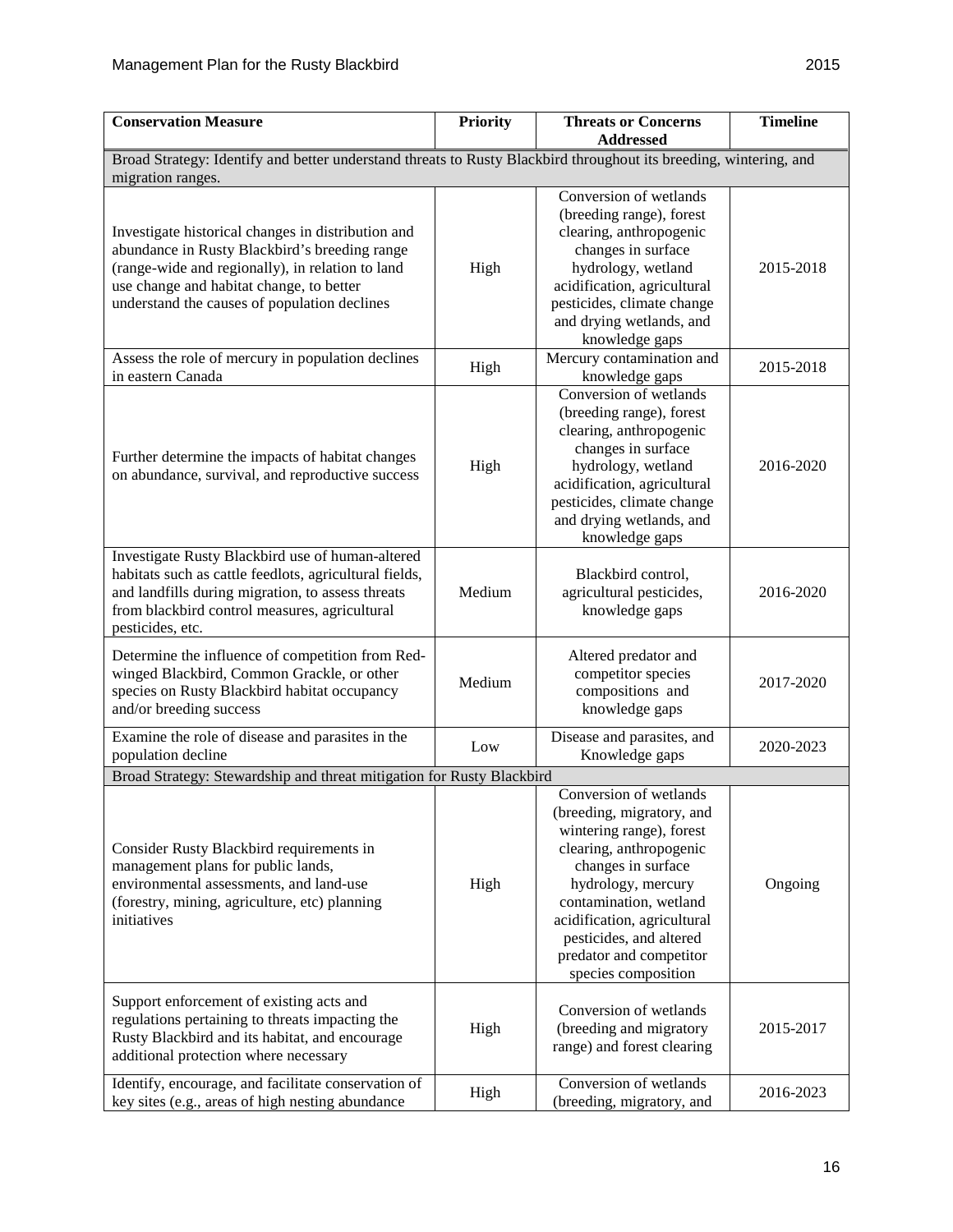| <b>Conservation Measure</b>                                                                              | <b>Priority</b> | <b>Threats or Concerns</b>  | <b>Timeline</b> |
|----------------------------------------------------------------------------------------------------------|-----------------|-----------------------------|-----------------|
|                                                                                                          |                 | <b>Addressed</b>            |                 |
| and areas of high concentrations post-breeding or                                                        |                 | wintering range), forest    |                 |
| during migration) that are not currently conserved                                                       |                 | clearing, anthropogenic     |                 |
|                                                                                                          |                 | changes in surface          |                 |
|                                                                                                          |                 | hydrology, mercury          |                 |
|                                                                                                          |                 | contamination, wetland      |                 |
|                                                                                                          |                 | acidification, agricultural |                 |
|                                                                                                          |                 | pesticides, climate change, |                 |
|                                                                                                          |                 | and altered predator and    |                 |
|                                                                                                          |                 | competitor species          |                 |
|                                                                                                          |                 | composition                 |                 |
|                                                                                                          |                 | Conversion of wetlands      |                 |
|                                                                                                          |                 | (breeding, migratory, and   |                 |
|                                                                                                          |                 | wintering range), forest    |                 |
|                                                                                                          |                 | clearing, anthropogenic     |                 |
|                                                                                                          |                 | changes in surface          |                 |
| Develop 'best practices' for Rusty Blackbird                                                             |                 | hydrology, mercury          |                 |
| conservation                                                                                             | High            | contamination, wetland      | 2015-2023       |
|                                                                                                          |                 | acidification, agricultural |                 |
|                                                                                                          |                 | pesticides, climate change  |                 |
|                                                                                                          |                 | and drying wetlands, and    |                 |
|                                                                                                          |                 | altered predator and        |                 |
|                                                                                                          |                 | competitor species          |                 |
|                                                                                                          |                 | composition                 |                 |
|                                                                                                          |                 | Conversion of wetlands      |                 |
|                                                                                                          |                 | (breeding, migratory, and   |                 |
|                                                                                                          |                 | wintering range), forest    |                 |
|                                                                                                          |                 | clearing, anthropogenic     |                 |
| Promote Rusty Blackbird conservation and                                                                 |                 | changes in surface          |                 |
| management with landowners, forest managers,                                                             |                 | hydrology, mercury          |                 |
| industry, conservation organizations, Aboriginal                                                         | Medium          | contamination, wetland      | Ongoing         |
| groups, and governments                                                                                  |                 | acidification, agricultural |                 |
|                                                                                                          |                 | pesticides, climate change  |                 |
|                                                                                                          |                 | and drying wetlands, and    |                 |
|                                                                                                          |                 | altered predator and        |                 |
|                                                                                                          |                 | competitor species          |                 |
|                                                                                                          |                 | composition                 |                 |
|                                                                                                          |                 | Anthropogenic changes in    |                 |
| Participate in initiatives aimed at reducing climate                                                     |                 | surface hydrology, mercury  |                 |
| change, mercury contamination, and wetland                                                               | Medium          | contamination, wetland      | Ongoing         |
| acidification                                                                                            |                 | acidification, climate      |                 |
|                                                                                                          |                 | change and drying wetlands  |                 |
| Broad Strategy: Encourage and carry out collaborations pertaining to management and conservation-related |                 |                             |                 |
| activities throughout Rusty Blackbird's entire range.                                                    |                 |                             |                 |
| Ensure and increase active Canadian participation                                                        |                 |                             |                 |
| in the International Rusty Blackbird Working                                                             | High            | All threats and knowledge   | Ongoing         |
| Group (IRBWG) and collaborate with other                                                                 |                 | gaps                        |                 |
| international partners where appropriate                                                                 |                 |                             |                 |
| Identify opportunities and conservation measures                                                         |                 |                             |                 |
| that can align and integrate with those identified                                                       | Medium          | All threats and knowledge   | Ongoing         |
| in the forthcoming International Conservation                                                            |                 | gaps                        |                 |
| <b>Strategy for Rusty Blackbird</b>                                                                      |                 |                             |                 |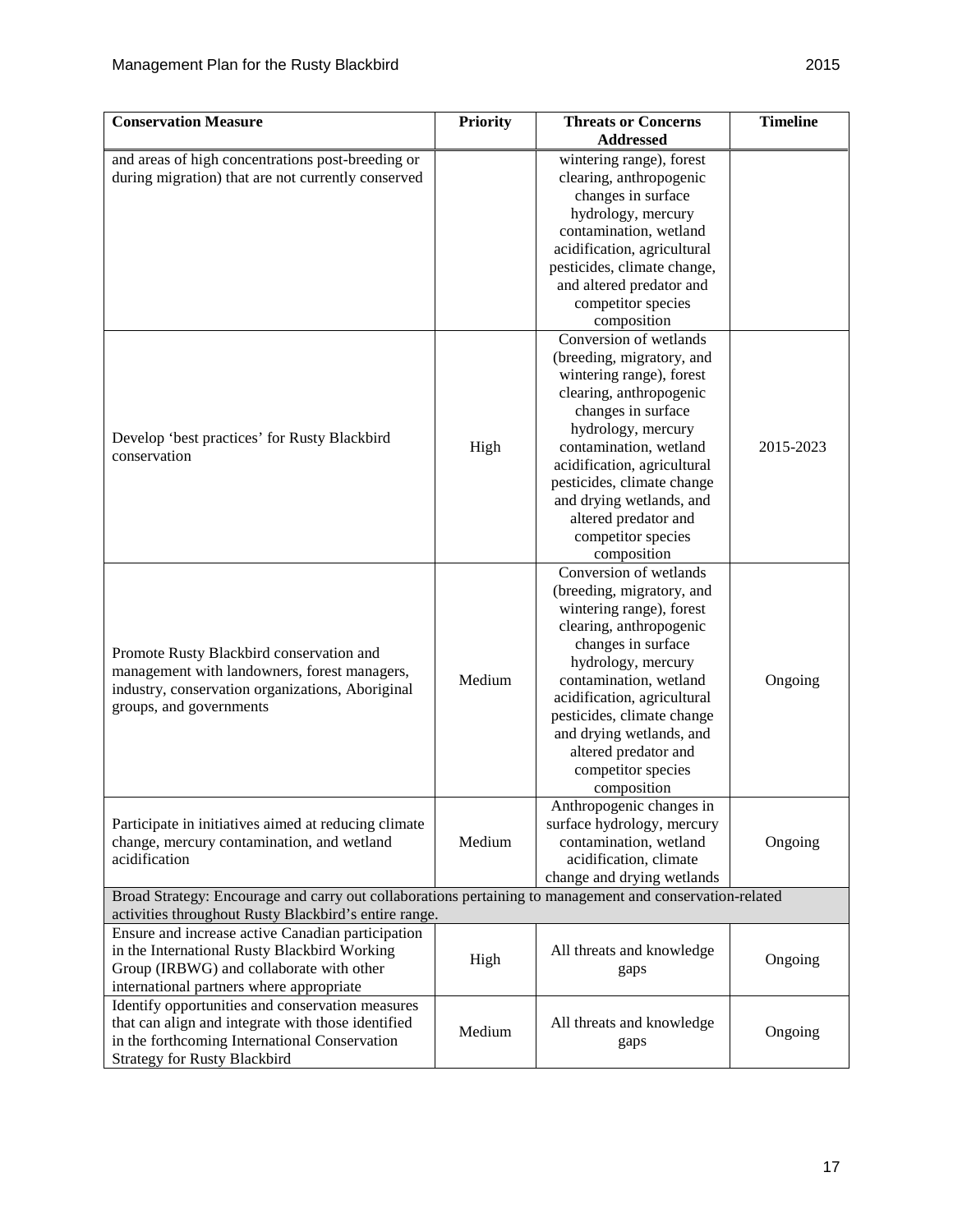# <span id="page-23-0"></span>**7. MEASURING PROGRESS**

The performance indicators presented below provide a way to define and measure progress toward achieving the management objectives.

- The short-term indicator of progress will be that the population is maintained at its 2014 level.
- <span id="page-23-1"></span>• The long term indicator of progress (i.e.,  $> 10$  year objective) is an increased population in comparison to its current level (2014).
	- o Population level will be inferred using a standardized methodology and combination of available data sources, including Christmas Bird Counts, Breeding Bird Surveys, Breeding Bird Atlases, and any other appropriate program.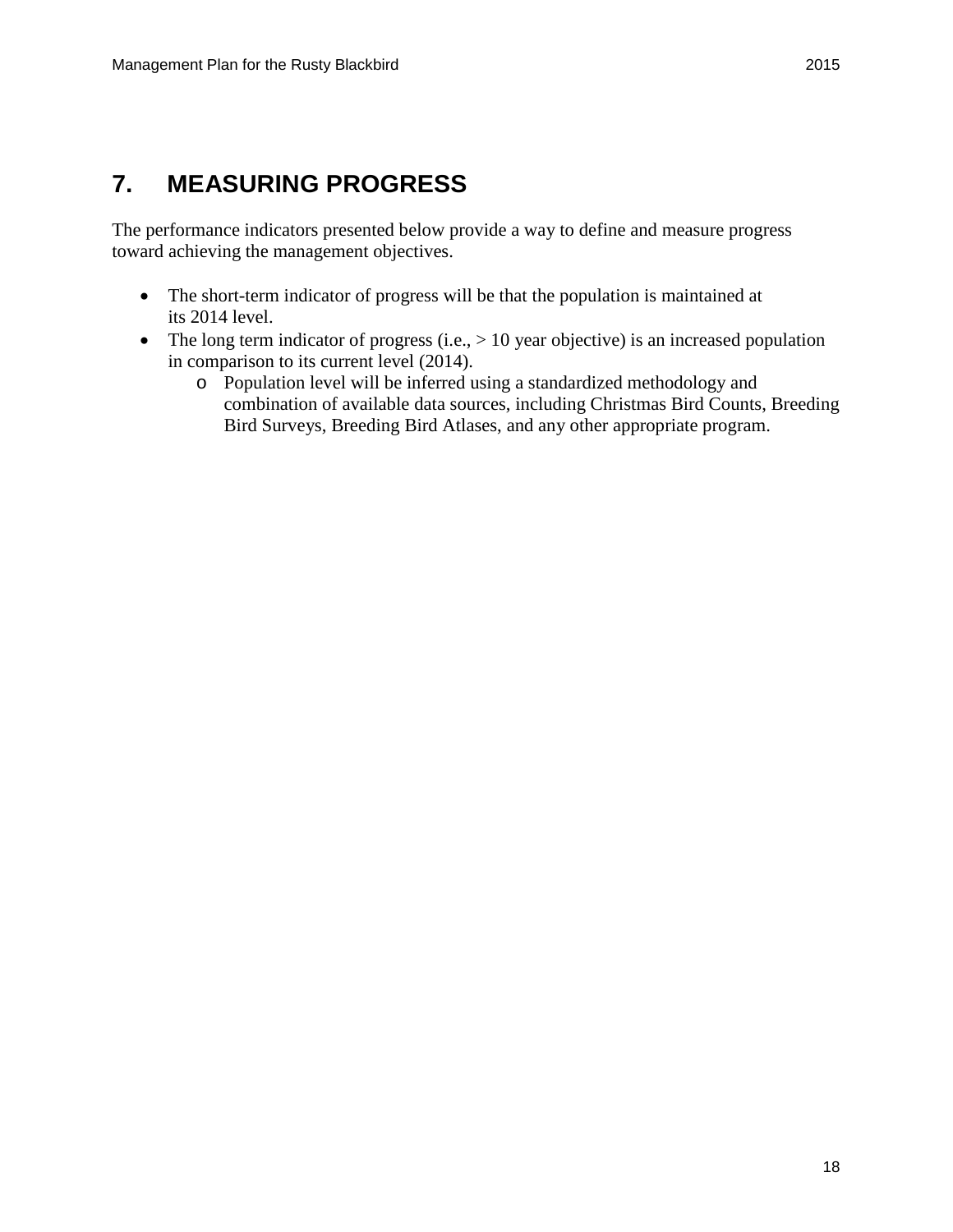### **8. REFERENCES**

<span id="page-24-1"></span>Avery, M. L. 2013. Rusty Blackbird (*Euphagus carolinus*). The Birds of North America Online. Cornell Lab of Ornithology, Ithaca, NY. Available: [http://bna.birds.cornell.edu/bna/species/200.](http://bna.birds.cornell.edu/bna/species/200) [accessed: January 2014].

<span id="page-24-2"></span>BAM. 2014. The Boreal Avian Modelling Project. Edmonton, AB. Available: [www.borealbirds.ca.](http://www.borealbirds.ca/) [accessed: 5 November 2014].

<span id="page-24-10"></span>Barnard, W. H. 2012. Prevalence of hematozoa in Rusty Blackbirds (*Euphagus carolinus*) on its breeding and wintering grounds. *In* International Rusty Blackbird Working Group Workshop (abstracts) Plymouth, Massachusetts.

<span id="page-24-11"></span>Barnard, W. H., C. Mettke-Hofmann, and S. M. Matsuoka. 2010. Prevalence of hematozoa infections among breeding and wintering Rusty Blackbirds. Condor 112(4): 849-853.

<span id="page-24-7"></span>Boatman, N. D., N. W. Brickle, J. D. Hart, T. P. Milsom, A. J. Morris, A. W. Murray, K. A. Murray, and P. A. Robertson. 2004. Evidence for the indirect effects of pesticides on farmland birds. Ibis 146(s2): 131-143.

<span id="page-24-3"></span>BSC. 2012. Maritimes Breeding Bird Atlas. Bird Studies Canada, Sackville, New Bruswick. Available: [www.mba-aom.ca.](http://www.mba-aom.ca/) [accessed: 24 January 2012].

<span id="page-24-5"></span>Buckley, S. H. 2013. Rusty Blackbirds in Northeastern U.S. Industrial Forests: A Multi-scale Study of Nest Habitat Selection and Nest Survival. State University of New York, College of Environmental Science and Forestry, Syracuse, NY.

<span id="page-24-4"></span>Cadman, M. D., D. A. Sutherland, G. G. Beck, D. Lepage, and A. R. Couturier (eds.). 2007. Atlas of the Breeding Birds of Ontario, 2001-2005. Bird Studies Canada, Environment Canada, Ontario Field Ornithologists, Ontario Ministry of Natural Resources, and Ontario Nature, Toronto, Ontario.

<span id="page-24-6"></span>Chamberlain, D. E., R. J. Fuller, R. G. H. Bunce, J. C. Duckworth, and M. Shrubb. 2000. Changes in the abundance of farmland birds in relation to the timing of agricultural intensification in England and Wales. Journal of Applied Ecology 37(5): 771-788.

<span id="page-24-8"></span>Commission for Environmental Cooperation of North America. 2003. DDT no longer used in North America. Commission for Environmental Cooperation of North America, Montreal, QC.

<span id="page-24-9"></span>Corcoran, R. M., J. Lovvorn, and P. Heglund. 2009. Long-term change in limnology and invertebrates in Alaskan boreal wetlands. Hydrobiologia 620: 77-89.

<span id="page-24-0"></span>COSEWIC. 2006. COSEWIC assessment and status report on the Rusty Blackbird *Euphagus carolinus* in Canada. Ottawa.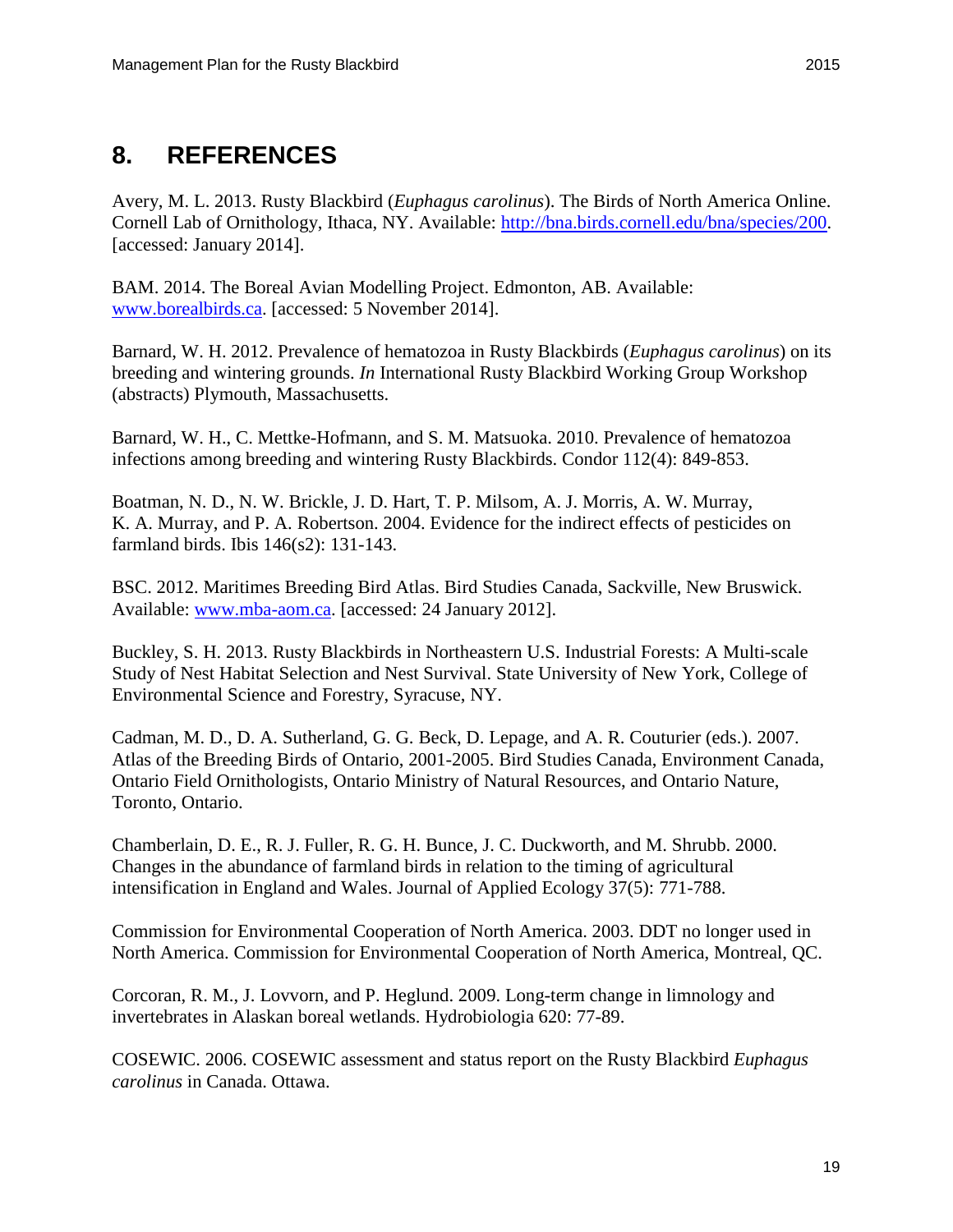<span id="page-25-0"></span>DeLeon, E. E. 2012. Ecology of Rusty Blackbirds wintering in Louisiana: seasonal trends, flock composition and habitat associations. Louisiana State University, Baton Rouge, LA.

<span id="page-25-8"></span>Depew, D. C., N. M. Burgess, and L. M. Campbell. 2013. Modelling mercury concentrations in prey fish: derivation of a national-scale common indicator of dietary mercury exposure for piscivorous fish and wildlife. Environmental Pollution 176: 234-243.

<span id="page-25-4"></span>Dolbeer, R. A., D. F. Mott, and J. L. Belant. 1995. Blackbirds and starlings killed at winter roosts from PA-14 applications, 1974-1992: Implications for regional population management. Seventh Eastern Wildlife Damage Management Conference Paper 29.

<span id="page-25-1"></span>eBird. 2012. eBird: An online database of bird distribution and abundance. Version 2. eBird, City Available: [www.ebird.org.](http://www.ebird.org/) [accessed: 24 January 2012]

<span id="page-25-3"></span>Edmonds, S. T., D. C. Evers, D. A. Cristol, C. Mettke-Hofmann, L. L. Powell, A. J. McGann, J. W. Armiger, O. P. Lane, D. F. Tessler, P. Newell, K. Heyden, and N. J. O'Driscoll. 2010. Geographic and seasonal variation in mercury exposure of the declining Rusty Blackbird. Condor 112(4): 789-799.

<span id="page-25-6"></span>Edmonds, S. T., N. J. O'Driscoll, N. K. Hillier, J. L. Atwood, and D. C. Evers. 2012. Factors regulating the bioavailability of methylmercury to breeding Rusty Blackbirds in northeastern wetlands. Environmental Pollution 171: 148-154.

<span id="page-25-11"></span>Environment Canada. 2011. Presence and levels of priority pesticides in selected Canadian aquatic ecosystems. Environment Canada, Water Science and Technology Directorate, Gatineau, QC.

<span id="page-25-2"></span>Environment Canada. 2014. North American Breeding Bird Survey - Canadian Trends Website. Environment Canada, Gatineau, QC. Available: [http://www.ec.gc.ca/ron-bbs/P000/A000/.](http://www.ec.gc.ca/ron-bbs/P000/A000/) [accessed: 15 August 2014].

<span id="page-25-5"></span>Federal Register. 2010. Migratory Bird Permits; Removal of Rusty Blackbird and Tamaulipas (Mexican) Crow from the Depredation Order for Blackbirds, Cowbirds, Grackles, Crows, and Magpies, and other Changes to the Order. Fish and Wildlife Service, Department of the Interior.

<span id="page-25-7"></span>Fitzgerald, W. F., D. R. Engstrom, R. P. Mason, and E. A. Nater. 1998. The case for atmospheric mercury contamination in remote areas. Environmental Science & Technology 32(1): 1-7.

<span id="page-25-9"></span>Freedman, B. 1995. Environmental ecology: the ecological effects of pollution, disturbance, and other stresses. Academic Press. San Diego, CA. 606 pp.

<span id="page-25-10"></span>Friend, M. and J. C. Franson. 1999. Field manual of wildlife diseases: general field procedures and diseases of birds. US Geological Survey, Biological Resources Division Information and Technology Report 1999-2001, DTIC Document.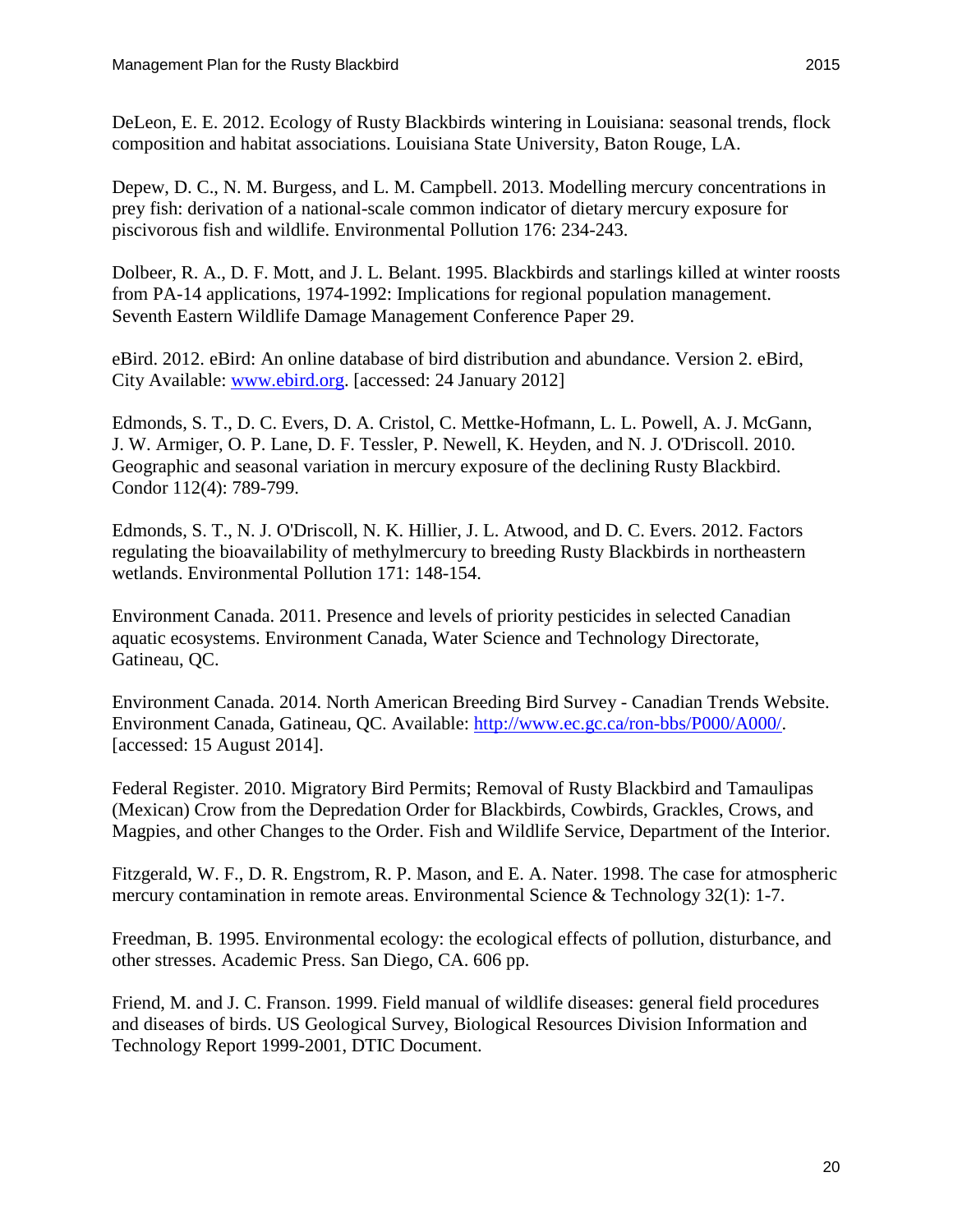<span id="page-26-11"></span>Gibbons, D., C. Morrissey, and P. Mineau. 2014. A review of the direct and indirect effects of neonicotinoids and fipronil on vertebrate wildlife. Environmental Science and Pollution Research: 1-16.

<span id="page-26-9"></span>Goulson, D. 2014. Pesticides linked to bird declines. Nature 511: 295-296.

<span id="page-26-8"></span>Graveland, J., R. van der Wal, J. H. van Balen, and A. J. van Noordwijk. 1994. Poor reproduction in forest passerines from decline of snail abundance on acidified soils. Nature 368(6470): 446-448.

<span id="page-26-1"></span>Greenberg, R., D. W. Demarest, S. M. Matsuoka, C. Mettke-Hofmann, D. C. Evers, P. B. Hamel, J. D. Luscier, L. L. Powell, D. Shaw, M. L. Avery, K. A. Hobson, P. J. Blancher, and D. K. Niven. 2011. Understanding declines in Rusty Blackbirds. Pages 107-126 *In* J. V. Wells (ed.). Boreal Birds of North America. Studies in Avian Biology. University of California Press. Berkeley, CA.

<span id="page-26-3"></span>Greenberg, R. and S. Droege. 1999. On the decline of the Rusty Blackbird and the use of ornithological literature to document long-term population trends. Conservation Biology 13(3): 553-559.

<span id="page-26-4"></span>Greenberg, R. and S. M. Matsuoka. 2010. Special section: Rangewide ecology of the declining Rusty Blackbird, Rusty Blackbird: Mysteries of a species in decline. Condor 112(4): 770-777.

<span id="page-26-10"></span>Hallmann, C. A., R. P. Foppen, C. A. van Turnhout, H. de Kroon, and E. Jongejans. 2014. Declines in insectivorous birds are associated with high neonicotinoid concentrations. Nature 511: 341-343.

<span id="page-26-0"></span>Hamel, P. B. and E. Ozdenerol. 2008. Using the spatial filtering process to evaluate the nonbreeding range of Rusty Blackbird *Euphagus carolinus*. Pages 334-340 *In* Fourth International Partners in Flight Conference: Tundra to Tropics. McAllen, Texas.

<span id="page-26-2"></span>Hamel, P. B., D. D. Steven, T. Leininger, and R. Wilson. 2009. Historical trends in Rusty Blackbird nonbreeding habitat in forested wetlands. Pages 341-353 *In* The Fourth International Partners in Flight Conference: Tundra to Tropics. McAllen, Texas.

<span id="page-26-7"></span>Heinz, G. H., D. J. Hoffman, J. D. Klimstra, K. R. Stebbins, S. L. Kondrad, and C. A. Erwin. 2009. Species differences in the sensitivity of avian embryos to methylmercury. Archives of environmental contamination and toxicology 56(1): 129-138.

<span id="page-26-6"></span>Heisterberg, J. F., A. R. Stickley Jr, K. M. Garner, and D. D. Foster Jr. 1987. Controlling blackbirds and starlings at winter roosts using PA-14. Third Eastern Wildlife Damage Control Conference.

<span id="page-26-5"></span>Hobson, K. A., E. M. Bayne, and S. L. Van Wilgenburg. 2002. Large-scale conversion of forest to agriculture in the boreal plains of Saskatchewan. Conservation Biology 16(6): 1530-1541.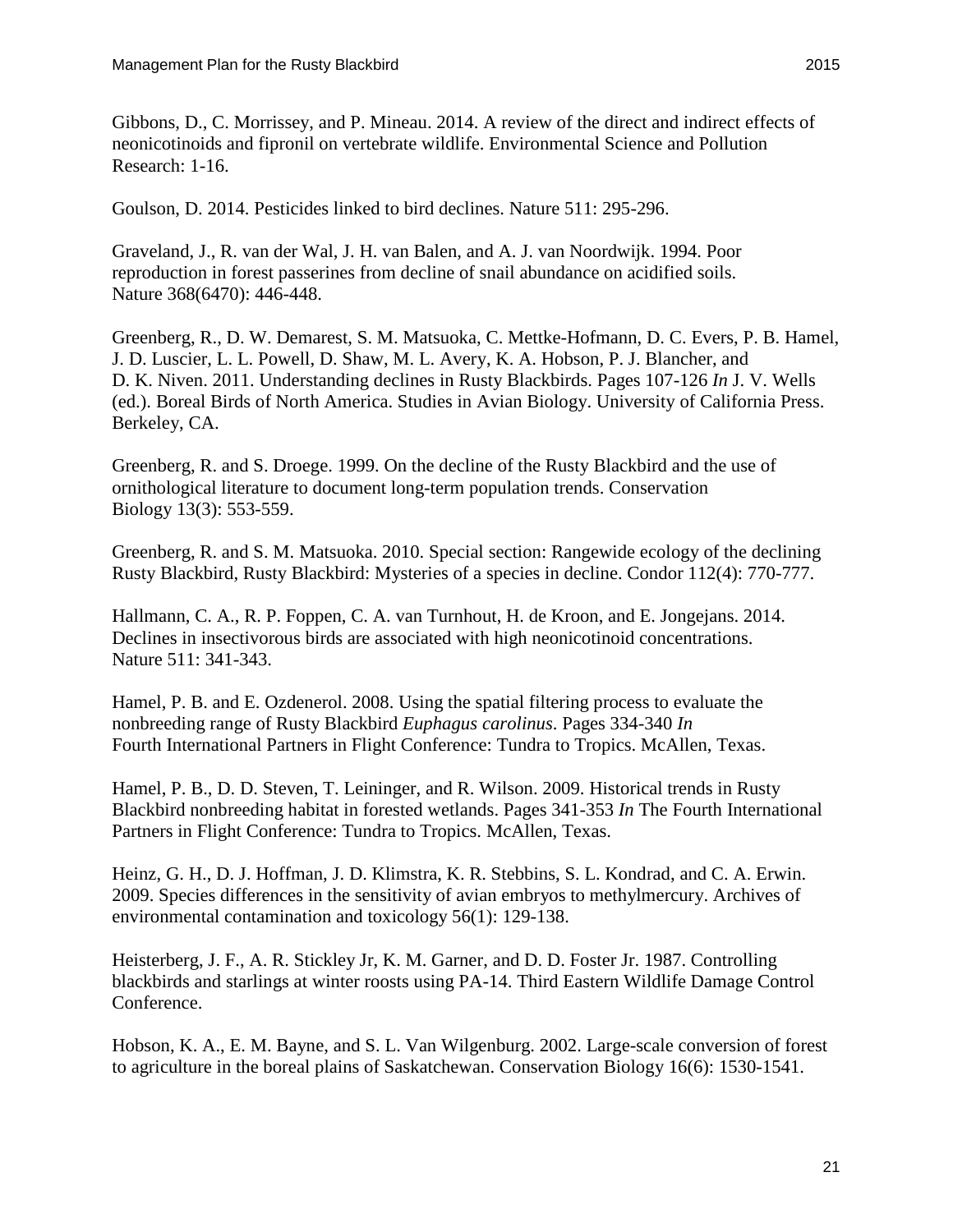<span id="page-27-0"></span>Hobson, K. A., R. Greenberg, S. L. Van Wilgenburg, and C. Mettke-Hofmann. 2010. Migratory connectivity in the Rusty Blackbird: Isotopic evidence from feathers of historical and contemporary specimens. Condor 112(4): 778-788.

<span id="page-27-10"></span>IPCC. 2007. Climate Change 2007: Synthesis Report. Intergovernmental Panel on Climate Change, Geneva, Switzerland.

<span id="page-27-11"></span>IRBWG. 2014. International Rusty Blackbird Working Group. Available: rustyblackbird.org. [accessed: November 2014].

<span id="page-27-1"></span>Johnson, J. A., S. M. Matsuoka, D. F. Tessler, R. Greenberg, and J. W. Fox. 2012. Identifying migratory pathways used by Rusty Blackbirds breeding in southcentral Alaska. The Wilson Journal of Ornithology 124(4): 698-703.

<span id="page-27-9"></span>Klein, E., E. E. Berg, and R. Dial. 2005. Wetland drying and succession across the Kenai Peninsula Lowlands, south-central Alaska. Canadian Journal of Forest Research 35: 1931-1941.

<span id="page-27-5"></span>LaRue, P., L. Belanger, and J. Huot. 1995. Riparian edge effects on boreal balsam fir bird communities. Canadian Journal of Forest Research 25: 555-566.

<span id="page-27-6"></span>Luscier, J. D., S. E. Lehnen, and K. G. Smith. 2010. Habitat occupancy by Rusty Blackbirds wintering in the Lower Mississippi Alluvial Valley. Condor 112(4): 841-848.

<span id="page-27-12"></span>Machtans, C. S., S. L. Van Wilgenburg, L. A. Armer, and K. A. Hobson. 2007. Retrospective comparison of the occurrence and abundance of Rusty Blackbird in the Mackenzie Valley, Northwest Territories. Avian Conservation and Ecology - Ecologie et conservation des oiseau 2(1): 3.

<span id="page-27-8"></span>Main, A. R., J. V. Headley, K. M. Peru, N. L. Michel, A. J. Cessna, and C. A. Morrissey. 2014. Widespread use and frequent detection of neonicotinoid insecticides in wetlands of Canada's prairie pothole region. PLoS One 9(3): e92821.

<span id="page-27-7"></span>Masek, J. G., W. B. Cohen, D. Leckie, M. A. Wulder, R. Vargas, B. de Jong, S. Healey, B. Law, R. Birdsey, and R. Houghton. 2011. Recent rates of forest harvest and conversion in North America. Journal of Geophysical Research: Biogeosciences (2005–2012) 116(G4).

<span id="page-27-3"></span>Matsuoka, S. M., D. Shaw, and J. A. Johnson. 2010a. Estimating the abundance of nesting Rusty Blackbirds in relation to wetland habitats in Alaska. Condor 112(4): 825-833.

<span id="page-27-4"></span>Matsuoka, S. M., D. Shaw, P. H. Sinclair, J. A. Johnson, R. M. Corcoran, N. C. Dau, P. M. Meyers, and N. A. Rojek. 2010b. Nesting ecology of the Rusty Blackbird in Alaska and Canada. Condor 112(4): 810-824.

<span id="page-27-2"></span>McClure, C. J., B. W. Rolek, K. McDonald, and G. E. Hill. 2012. Climate change and the decline of a once common bird. Ecology and Evolution 2(2): 370-378.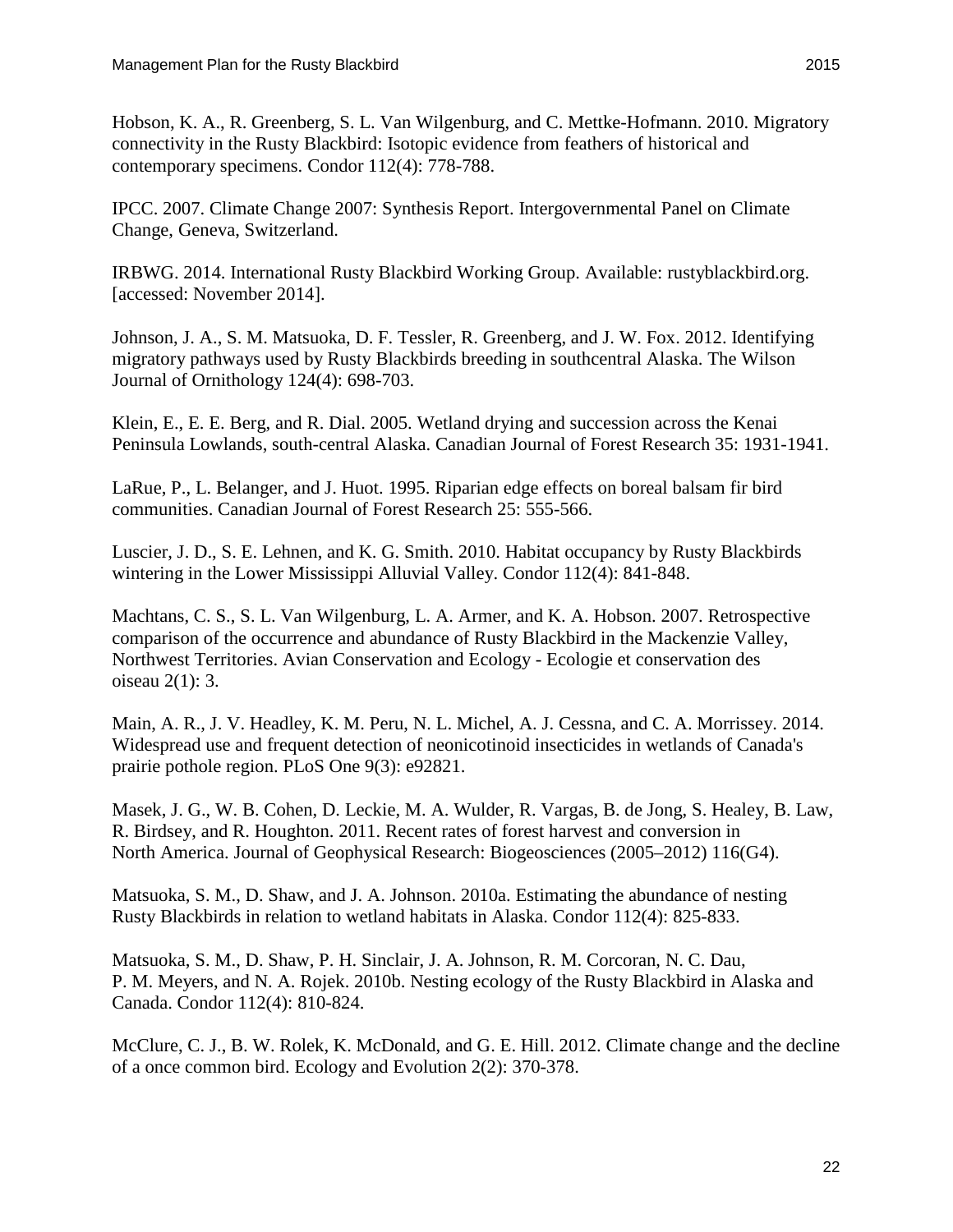<span id="page-28-2"></span>Mettke-Hofmann, C., P. B. Hamel, and R. Greenberg. 2008. Winter ecology of the Rusty Blackbird in the Lower Mississippi Alluvial Valley. International Rusty Blackbird Technical Working Group Workshop: The decline and future recovery of the Rusty Blackbird along the South Atlantic Coast, Stoneville, MS.

<span id="page-28-12"></span>Mettke-Hofmann, C., P. H. Sinclair, P. B. Hamel, and R. Greenberg. 2010. Implications of prebasic and a previously undescribed prealternate molt for aging Rusty Blackbirds. Condor 112(4): 854-861.

<span id="page-28-10"></span>Mineau, P. 2005. Direct losses of birds to pesticides - beginnings of a quantification. Pages 1065-1070 *In* Bird Conservation Implementation and Integration in the Americas: Proceedings of the Third International Partners in Flight Conference 2002. USDA Forest Service, GTR-PSW-191. Albany, CA.

<span id="page-28-11"></span>Mineau, P. and C. Palmer. 2013. The impact of the nation's most widely used insecticides on birds: neonicotinoid insecticides and birds. American Bird Conservancy, Washington, DC.

<span id="page-28-9"></span>Mineau, P. and M. Whiteside. 2013. Pesticide acute toxicity is a better correlate of US grassland bird declines than agricultural intensification. PLoS One 8(2): e57457.

<span id="page-28-1"></span>NatureServe. 2014. NatureServe Explorer: An online encyclopedia of life. NatureServe, Arlington, Virginia. Available: [www.natureserve.org/explorer.](http://www.natureserve.org/explorer) [accessed: January 2014].

<span id="page-28-4"></span>Newell, P. J. 2013. Winter Ecology of the Rusty Blackbird (*Euphagus carolinus*). University of Georgia, Athens, Georgia.

<span id="page-28-5"></span>NFD. 2014. National Forestry Database. Natural Resources Canada and Canadian Forest Service, Ottawa, ON. Available: [http://nfdp.ccfm.org/index\\_e.php.](http://nfdp.ccfm.org/index_e.php) [accessed: 20 August 2014].

<span id="page-28-3"></span>Niven, D. K., J. R. Sauer, G. S. Butcher, and W. A. Link. 2004. Christmas Bird Count provides insights into population change in land birds that breed in the boreal forest. American Birds 58: 10-20.

<span id="page-28-7"></span>NLWD. 2011. Management Plan for the Rusty Blackbird (*Euphagus carolinus*) in Newfoundland and Labrador. Department of Environment and Conservation, Government of Newfoundland and Labrador, Corner Brook, NL.

<span id="page-28-8"></span>Parker, G. R., M. J. Petrie, and D. T. Sears. 1992. Waterfowl distribution relative to wetland acidity. Journal of Wildlife Management 56(2): 268-274.

<span id="page-28-0"></span>Partners in Flight Science Committee. 2013. Population Estimates Database. Version 2013. Laurel, MD. Available: [http://rmbo.org/pifpopestimates.](http://rmbo.org/pifpopestimates) [accessed: 16 September 2014].

<span id="page-28-6"></span>Pasher, J., E. Seed, and J. Duffe. 2013. Development of boreal ecosystem anthropogenic disturbance layers for Canada based on 2008 to 2010 Landsat imagery. Canadian Journal of Remote Sensing 39(1): 42-58.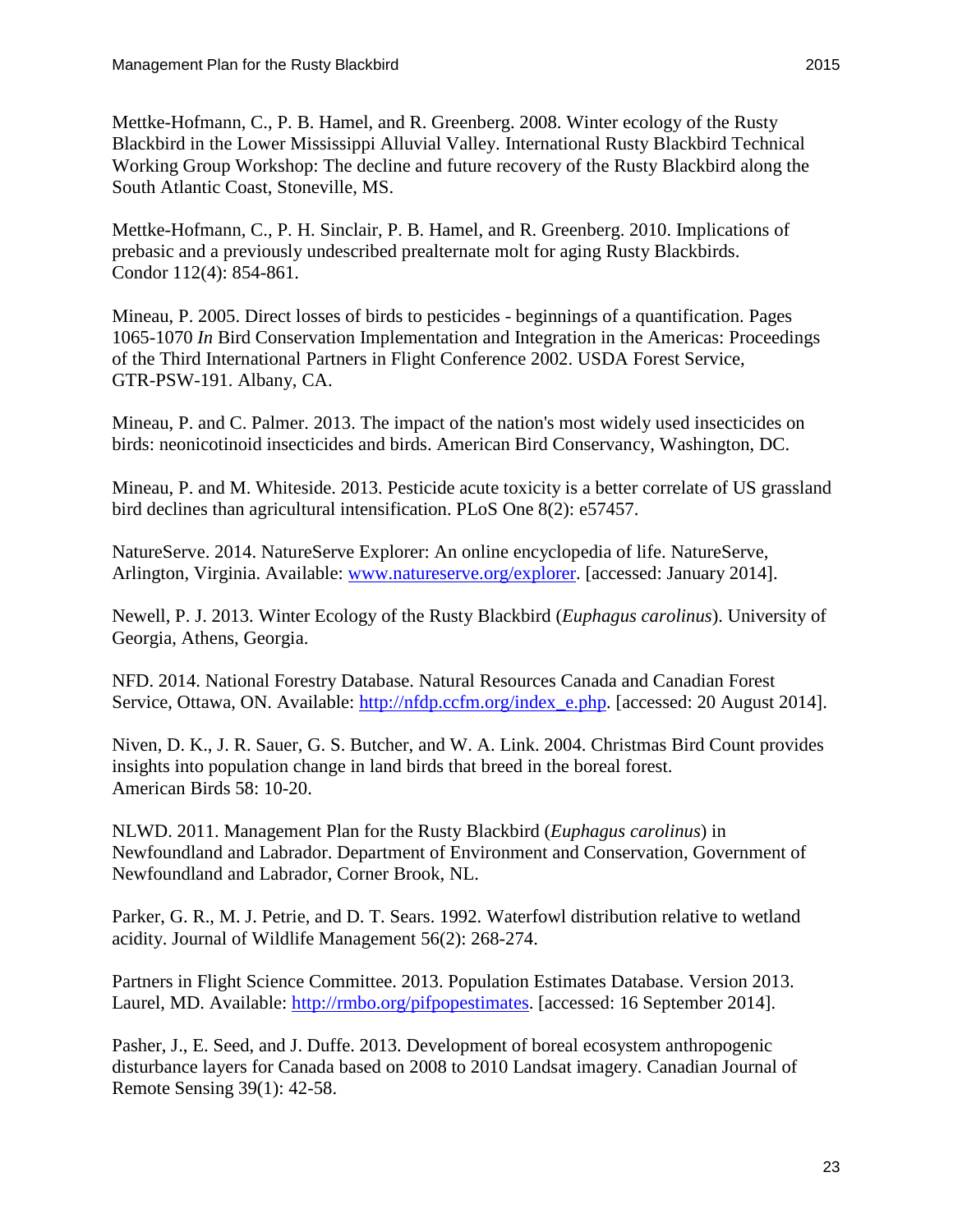<span id="page-29-10"></span>Peer, B. D. and E. K. Bollinger. 1997. Common Grackle (*Quiscalus quiscula*). The Birds of North American Online. Cornell Lab of Ornithology, Ithaca, NY. Available: [http://bna.birds.cornell.edu/bna/species/271.](http://bna.birds.cornell.edu/bna/species/271) [accessed: Januray 2014].

<span id="page-29-6"></span>Porvari, P., M. Verta, J. Munthe, and M. Haapanen. 2003. Forestry practices increase mercury and methyl mercury output from boreal forest catchments. Environmental Science & Technology 37(11): 2389-2393.

<span id="page-29-2"></span>Powell, L. L., T. P. Hodgman, I. J. Fiske, and W. E. Glanz. 2014. Habitat occupancy of Rusty Blackbirds (*Euphagus carolinus*) breeding in northern New England, USA. The Condor 116(1): 122-133.

<span id="page-29-3"></span>Powell, L. L., T. P. Hodgman, and W. E. Glanz. 2010a. Home ranges of Rusty Blackbirds breeding in wetlands: How much would buffers from timber harvest protect habitat? Condor 112(4): 834-840.

<span id="page-29-4"></span>Powell, L. L., T. P. Hodgman, W. E. Glanz, J. D. Osenton, and C. M. Fisher. 2010b. Nest-site selection and nest survival of the Rusty Blackbird: Does timber management adjacent to wetlands create ecological traps? Condor 112(4): 800-809.

<span id="page-29-9"></span>Price, D. T., R. Alfaro, K. Brown, M. Flannigan, R. Fleming, E. Hogg, M. Girardin, T. Lakusta, M. Johnston, and D. McKenney. 2013. Anticipating the consequences of climate change for Canada's boreal forest ecosystems. Environmental Reviews 21(4): 322-365.

<span id="page-29-1"></span>Sauer, J. R., J. E. Hines, J. E. Fallon, K. L. Pardieck, D. J. Ziolkowski, and W. A. Link. 2011. The North American Breeding Bird Survey, results and analysis 1966 - 2009. Version 3.23.2011. USGS Patuxent Wildlife Research Center, Laurel, MD.

<span id="page-29-0"></span>Savard, J.-P. L., M. Cousineau, and B. Drolet. 2011. Exploratory analysis of correlates of the abundance of Rusty Blackbirds (*Euphagus carolinus*) during fall migration. Ecoscience 18: 402-409.

<span id="page-29-5"></span>Scheuhammer, A. M., M. W. Meyer, M. B. Sandheinrich, and M. W. Murray. 2007. Effects of environmental methylmercury on the health of wild birds, mammals, and fish. Ambio 36(1): 12-19.

<span id="page-29-7"></span>Schindler, D. W. 1988. Effects of acid rain on freshwater ecosystems. Science 239(4836): 149-157.

<span id="page-29-8"></span>Schindler, D. W., P. J. Curtis, S. E. Bayley, B. R. Parker, K. G. Beaty, and M. P. Stainton. 1997. Climate-induced changes in the dissolved organic carbon budgets of boreal lakes. Biogeochemistry 36(1): 9-28.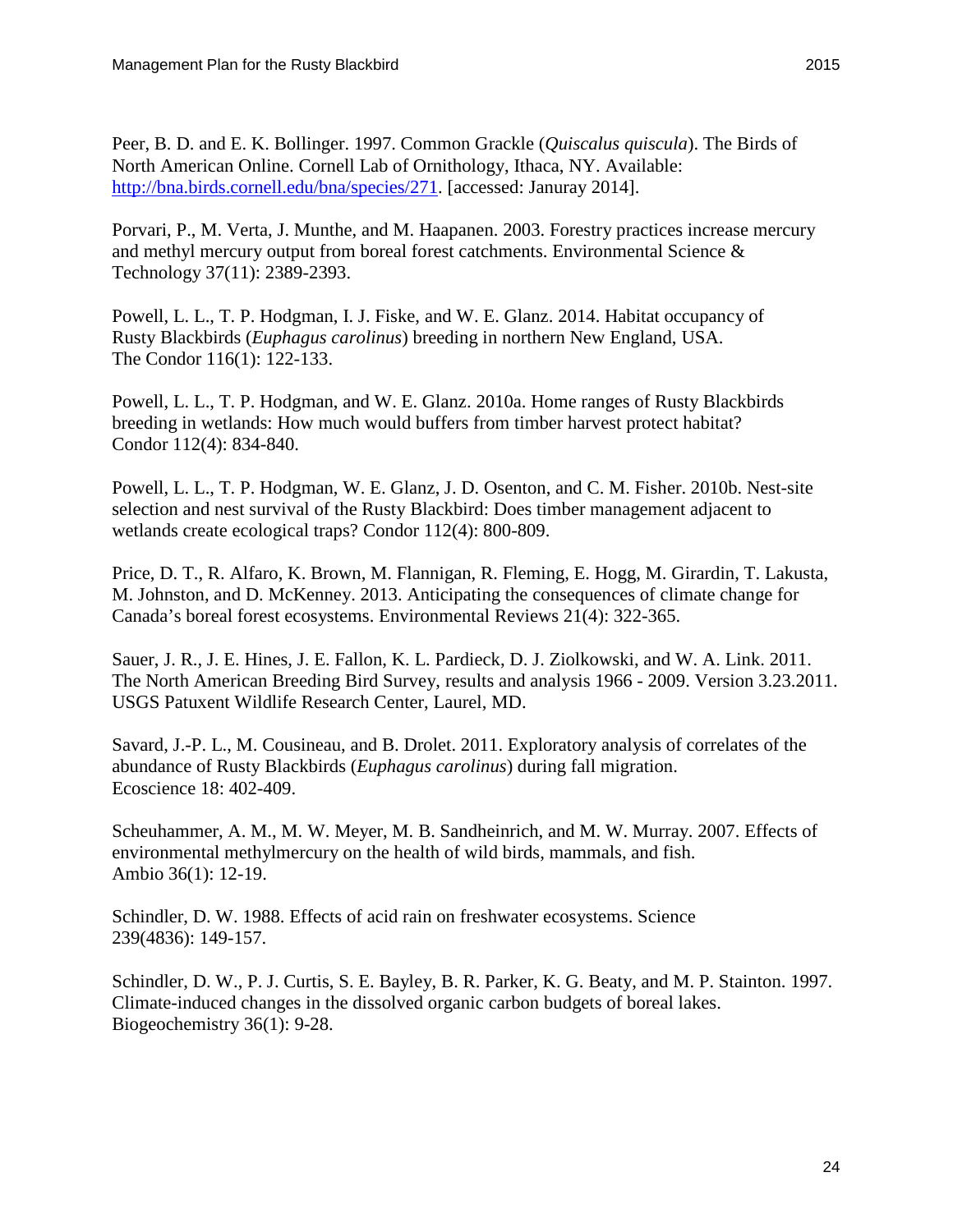<span id="page-30-3"></span>Stralberg, D., S. M. Matsuoka, A. Hamann, E. M. Bayne, P. Sólymos, F. Schmiegelow, X. Wang, S. G. Cumming, and S. J. Song. *in press*. Projecting boreal bird responses to climate change: the signal exceeds the noise. Ecological Applications.

<span id="page-30-1"></span>U.S. Environmental Protection Agency. 2010. Endosulfan phase-out. U.S. Environmental Protection Agency. Available: [http://www.epa.gov/oppsrrd1/reregistration/endosulfan/endosulfan-agreement.html.](http://www.epa.gov/oppsrrd1/reregistration/endosulfan/endosulfan-agreement.html) [accessed: August 2014].

<span id="page-30-0"></span>Wiener, J. G., D. P. Krabbenhoft, G. H. Heinz, and A. M. Scheuhammer. 2003. Ecotoxicology of Mercury. Pages 407-461 *In* D. J. Hoffman, B. A. Rattner, G. A. Burton, and J. Cairns (eds.). Handbook of Ecotoxicology, 2nd edition. CRC Press. Boca Raton, Florida.

<span id="page-30-4"></span>Winder, M. and D. W. Schindler. 2004. Climate change uncouples trophic interaction in an aquatic ecosystem. Ecology 85(8): 2100-2106.

<span id="page-30-2"></span>Xing, Z., L. Chow, H. Rees, F. Meng, S. Li, B. Ernst, G. Benoy, T. Zha, and L. M. Hewitt. 2013. Influences of sampling methodologies on pesticide-residue detection in stream water. Archives of environmental contamination and toxicology 64(2): 208-218.

<span id="page-30-5"></span>Yasukawa, K. and W. A. Searcy. 1995. Red-winged Blackbird (*Agelaius phoeniceus*). The Birds of North America Online. Cornell Lab of Ornithology, Ithaca, NY. Available: bna.birds.cornell.edu/bna/species/184. [accessed: January 2014].

#### **PERSONAL COMMUNICATIONS**

- A. Westwood. 2013. Ph.D. Candidate, Department of Biology, Dalhousie University, Halifax, Nova Scotia.
- B. Drolet. 2013. Biologist Population assessment, Canadian Wildlife Service Québec region. Environment Canada – Canadian Wildlife Service. QC-Region
- N. Burgess. 2011. Wildlife Toxicologist, Environment Canada, Science and Technology Branch. 6 Bruce Street, Mount Pearl, Newfoundland, A1N 4T3.
- P. Sinclair. 2011. Bird Conservation Biologist, Environment Canada Canadian Wildlife Service. 91780 Alaska Highway, Whitehorse, Yukon, Y1A 5X7.
- V. Carignan. 2012. Senior Species at Risk Recovery Biologist, Environment Canada Canadian Wildlife Service. 105, McGill, 7<sup>th</sup> Floor, Montreal, Quebec, H2Y 2E7.